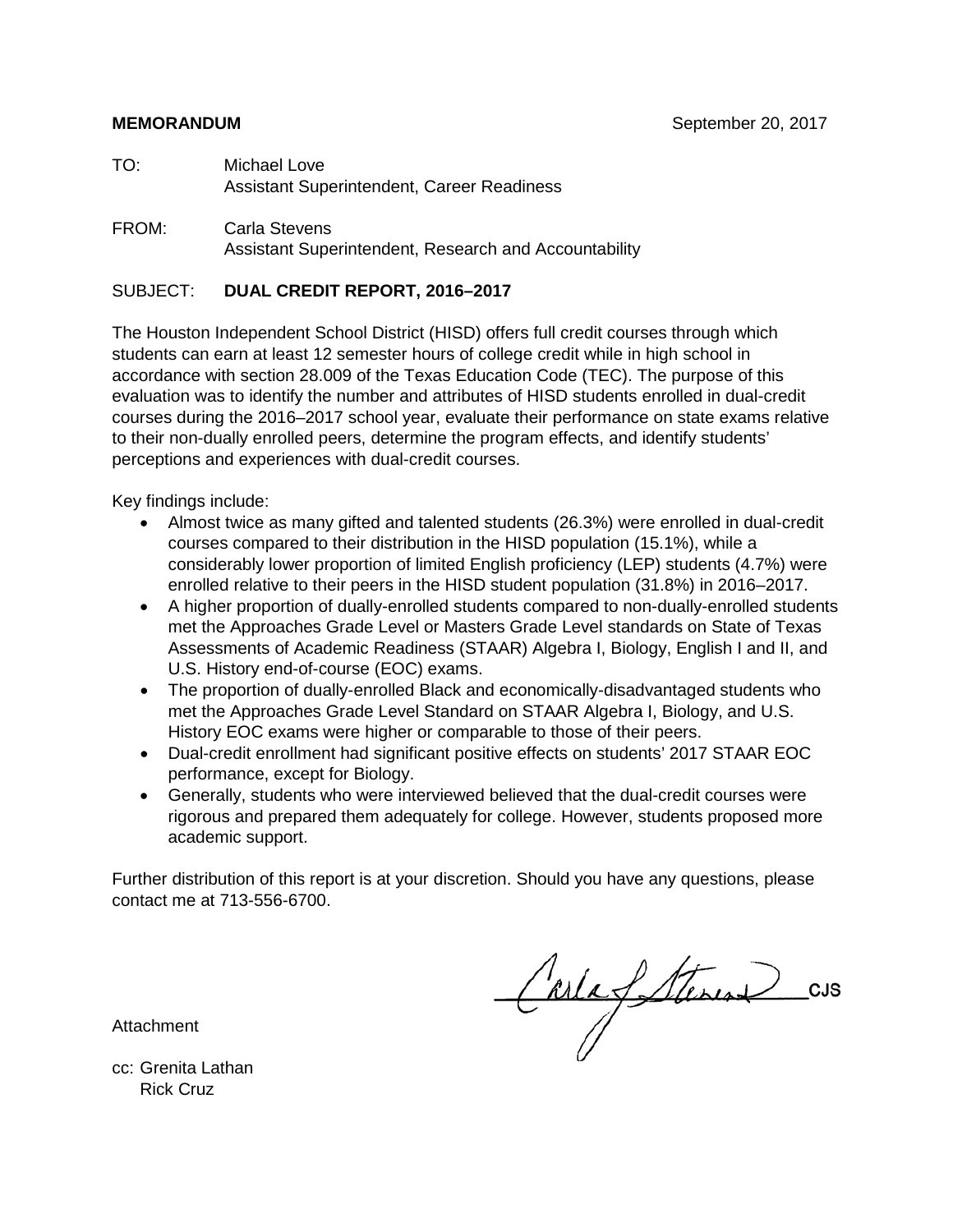## **Houston Independent School District**

# **RESEARCH** Educational Program Report

**Dual Credit: Student Enrollment, performance, perceptions, and experiences in the houston independent school district, 2016-2017**

HISD Research and Accountability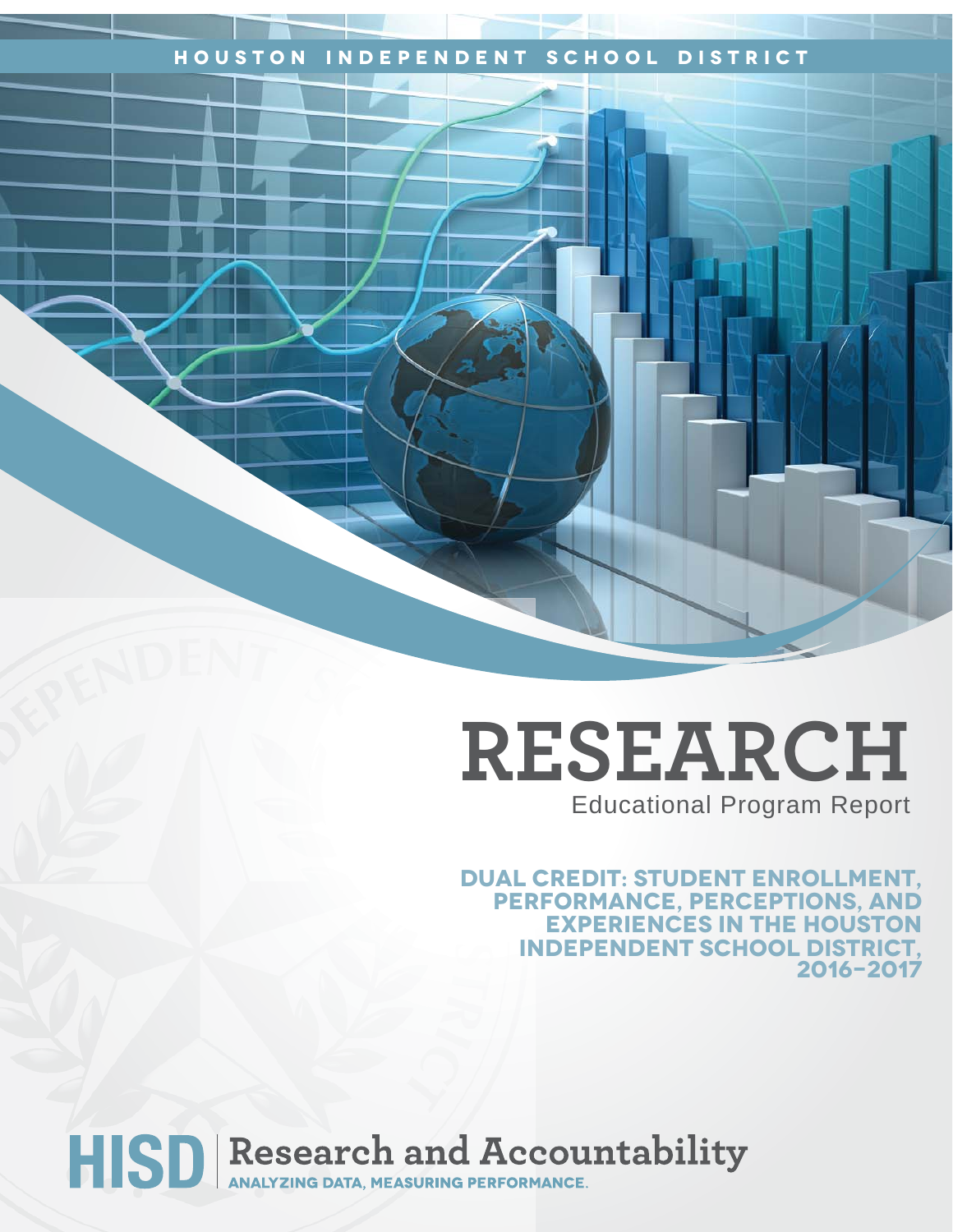

## **2017 Board of Education**

**Wanda Adams President** 

**Diana Dávila**  First Vice President

**Jolanda Jones**  Second Vice President

**Rhonda Skillern-Jones Secretary** 

**Anne Sung** Assistant Secretary

**Anna Eastman José Leal Michael L. Lunceford Holly Maria Flynn Vilaseca**

**Richard A. Carranza** Superintendent of Schools

**Carla Stevens** Assistant Superintendent Department of Research and Accountability

**Ted D. Serrant** Senior Research Specialist

**Venita Holmes Dr.P.H.** Research Manager

**Houston Independent School District** Hattie Mae White Educational Support Center 4400 West 18th StreetHouston, Texas 77092-8501

#### **www.HoustonISD.org**

It is the policy of the Houston Independent School District not to discriminate on the basis of age, color, handicap or disability, ancestry, national origin, marital status, race, religion, sex, veteran status, political affiliation, sexual orientation, gender identity and/or gender expression in its educational or employment programs and activities.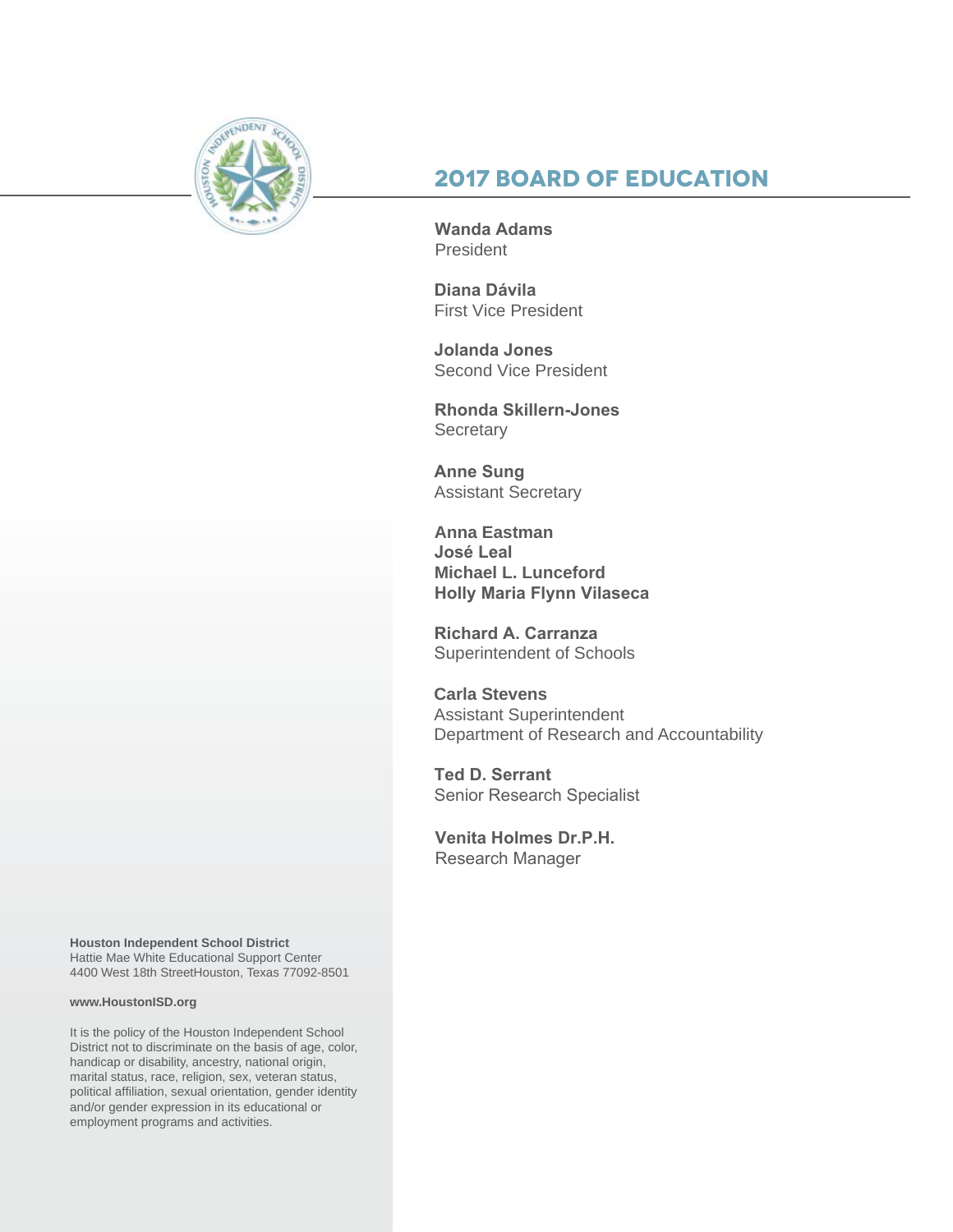## **Dual-Credit Report: Student Enrollment, Performance, Perceptions, and Experiences in the Houston Independent School District, 2016–2017**

#### **Executive Summary**

In accordance with Section 28.009 of the Texas Education Code (TEC), the Houston Independent School District (HISD) offers dual-credit courses through which students can earn at least 12 semester hours of college credit while in high school. Dual-credit courses are available to all HISD high school students regardless of grade level. There is no limit to the number of these courses students can take during a semester or school year (HISD, 2016). Dual credits can be earned through various instructional arrangements, that is, International Baccalaureate, advanced placement or dual-credit courses, articulated postsecondary courses for located credit, articulated postsecondary advanced technical credit courses for state credit, or any combinations of the courses described. The program is offered in collaboration with higher education institutions in the State of Texas through articulated agreements. Highly-qualified instructors approved by the partner colleges deliver the dual-credit courses in HISD (2016).

The purpose of this evaluation is to identify the number and attributes of HISD students enrolled in dualcredit courses during the 2016–2017 school year, evaluate their performance on state tests relative to their peers who were not enrolled, determine the effect of enrollment on their performance, and identify their perceptions and experiences with dual-credit courses.

#### **Highlights**

- Almost twice as many gifted and talented students (26.3%) were enrolled in dual-credit courses compared to their distribution in the HISD population (15.1%), while a considerably lower proportion of limited English proficiency (LEP) students (4.7%) were enrolled relative to their peers in the HISD student population (31.8%) in 2016–2017.
- A higher proportion of dually-enrolled students compared to non-dually-enrolled students met the Approaches Grade Level or Masters Grade Level standards on State of Texas Assessments of Academic Readiness (STAAR) Algebra I, Biology, English I and II, and U.S. History end-of-course (EOC) exams.
- The proportion of dually-enrolled Black and economically-disadvantaged students who met the Approaches Grade Level Standard on STAAR Algebra I, Biology, and U.S. History EOC exams were higher or comparable to those of their peers.
- Overall, students' G/T identification, at-risk status, special education designation, LEP, and economically-disadvantaged status were statistically significant predictors of student performance on STAAR EOC tests.
- Dual-credit enrollment had significant positive effects on students' 2017 STAAR EOC performance, except for Biology.
- Generally, students who were interviewed believed that the dual-credit courses were rigorous and prepared them adequately for college. However, students proposed more academic support.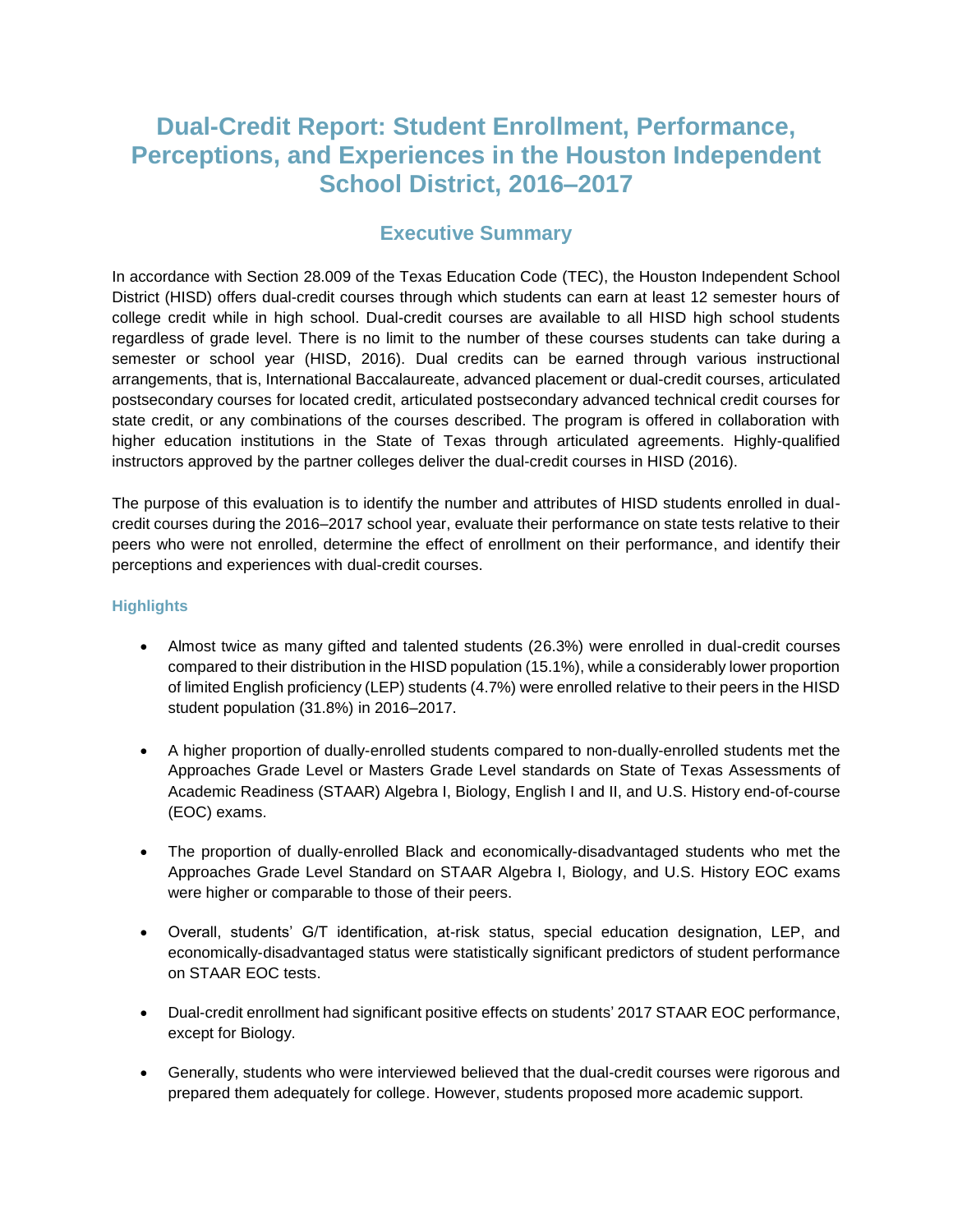#### **Recommendations**

- Given the positive gains for students who enroll in dual credit courses, HISD should continue to promote dual-credit enrollment as a viable option for students to obtain college credits and to prepare them for the rigorous academic experiences of college.
- In response to the varied and inchoate way students receive information on dual credit, College and Career Readiness department should develop and implement a systematic and sustained awareness and information strategy on dual-credit enrollment and benefits to better inform students as early as middle school on the dual-credit program, and where offered, in addition to the existing web resources.
- Schools should provide additional support through tutorials, peer groups or industry experts for dual-credit students in response to students' proposed recommendation for more academic support.
- Given the results and feedback from the focus group, continuous feedback should be solicited from dual-credit students to determine their perceptions and experience to develop and tailor support programs to meet their needs and those of future enrollees.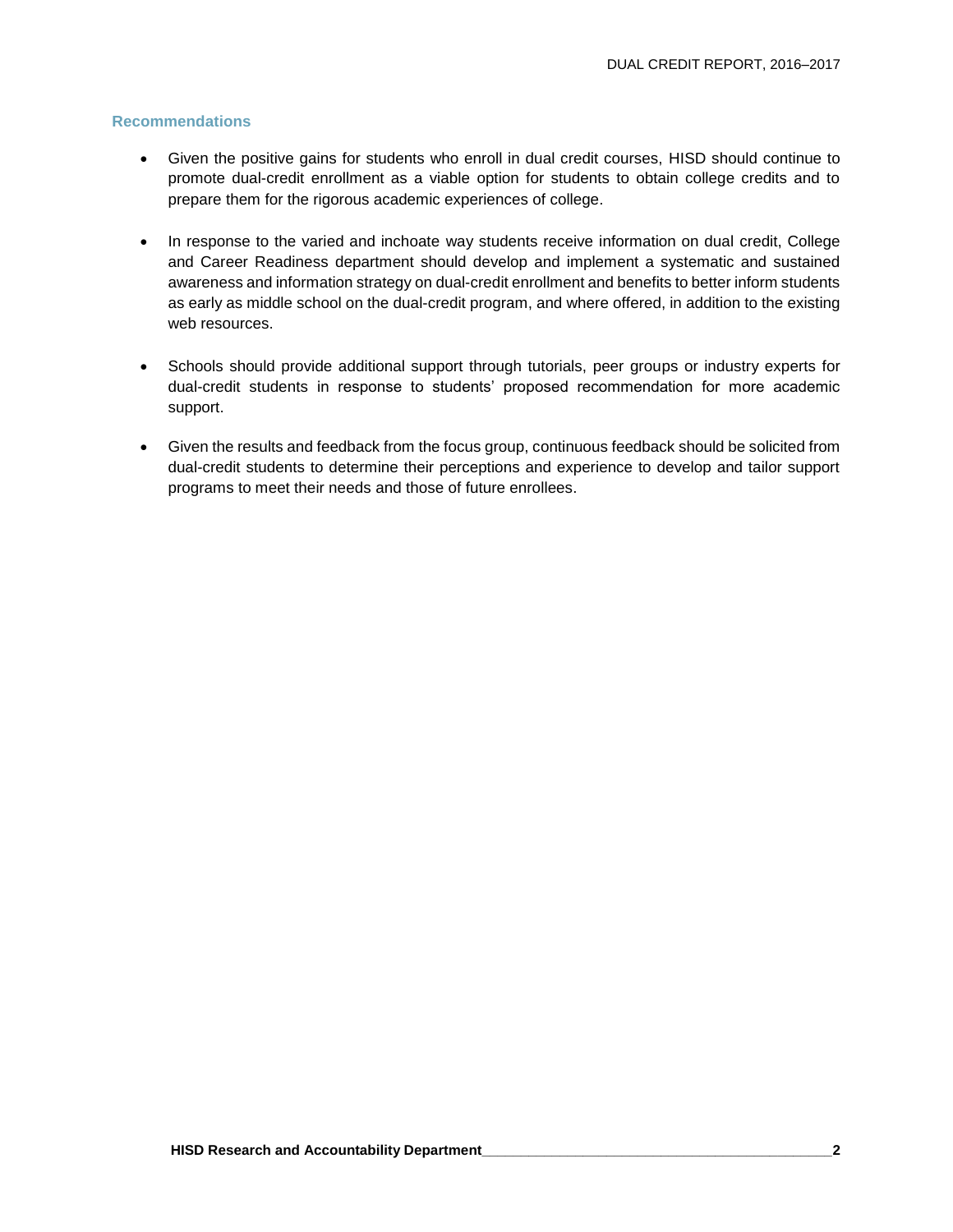### **Introduction**

Section 28.009 of the Texas Education Code (TEC) makes provision for the implementation of programs through which students can earn at least 12 semester hours of college credit while in high school. The programs are offered in collaboration with higher education institutions in the State of Texas through articulation agreements. Highly qualified instructors approved by partner colleges deliver the dual-credit courses (HISD, 2016). These instructors may be embedded, that is, they may be high school teachers who meet the criteria for delivering college courses or they may be college instructors who are assigned to deliver these courses. The program has the advantage of providing additional educational experiences for students before their high school graduation while providing both graduation and college credit at the same time.

According to TEC, college credits could be earned through various instructional arrangements: (1) International Baccalaureate, advanced placement, or dual-credit courses; (2) articulated postsecondary courses provided for local credit; or articulated postsecondary advanced technical credit courses provided for state credit; or (3) any combination of the courses described above. Students can also earn credits for courses or activities related to an apprenticeship or training involving requirements essential to obtain industry recognized credentials, certificates, or associate degrees. Credits will be earned toward students' high school diplomas and postsecondary academic requirements (TEC, 28.009). HISD dual-credit courses are also offered as part of the Career and Technical Education (CTE) program. Dual-credit courses are opened to HISD high school students regardless of grade level, and there is no limit to the number of dualcredit courses that students can take during a semester or school year (HISD, 2016).

As a prerequisite for enrollment in the dual course core academic programs, high school students must demonstrate college readiness on one of the Texas Success Initiative (TSI) assessments. These are offered in reading, writing, and mathematics. Students enrolled in entry-level 1 certificate programs are not required to demonstrate TSI competence for CTE dual credits (HISD, 2016). High school credit is awarded to students who receive a grade of 70 or better on their respective courses, regardless of the college passing grades. TSI data imply that dual-credit courses were first offered in HISD during the 2013–2014 school year.

The purpose of this evaluation is to identify the number and characteristics of HISD students enrolled in dual-credit courses during the 2016–2017 school year, evaluate the performance of these students on state tests relative to their peers who were not enrolled in dual-credit courses, and determine the effect of enrollment on student performance. The evaluation also explored students' perceptions and experiences with dual-credit courses in HISD.

#### **Literature Review**

Extensive research had been conducted to determine the value associated with dual-credit corse enrollments. This section highlights the results of some of these research studies. These include studies on dual-credit enrollment and accessibility (Young, 2013); dual-credit and academic performance and remediation (An, 2013); academic motivation and engagement (An, 2015); college enrollment and completion (Taylor, 2015; Godfrey, Matos-Elefonte, Ewing, & Priyank, 2014); college success (Allen & Dadgar, 2012); content knowledge (White, Hopkins, & Shockley, 2014); dual-credit enrollment and performance among English language learners (ELL) (Hanson, Bisht & Motamedi, 2016); and the determinants of success for dual-credit enrollment (Speroni, 2011).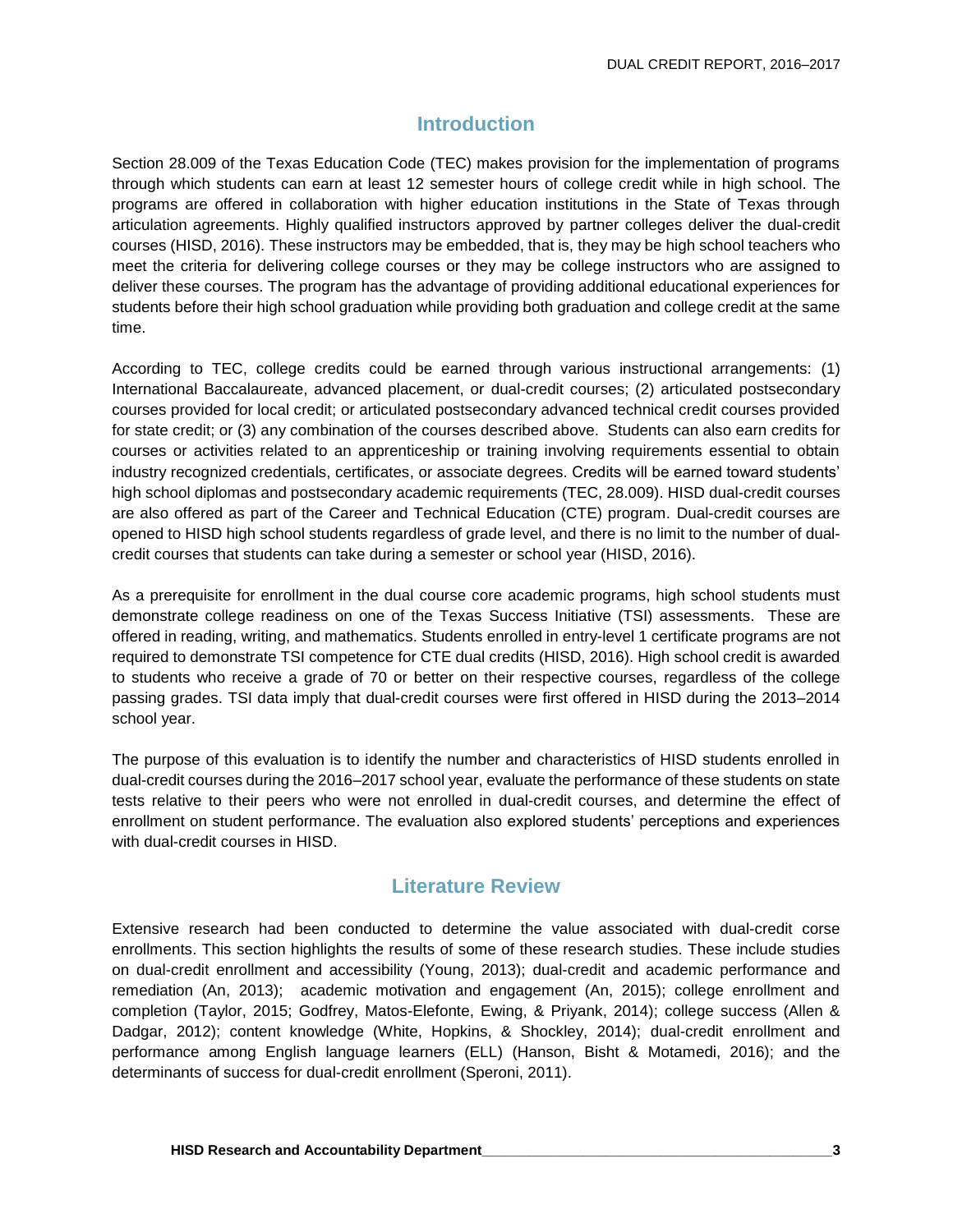An (2015) studied the role of academic motivation and engagement in the relationship between dual enrollment and academic performance using data from the Wabash National Study on Liberal Arts Education. Results of this study indicated that students who participated in dual-credit enrollment were more academically motivated and engaged than nonparticipants. It also revealed a positive effect of dual enrollment on first-year college GPA which persisted despite controlling for pre-college variables. However, these indicators accounted for only 20% of the effect of dual enrollment on student performance. Simply enrollment in dual-credit course is insufficient to make academic progress or excel in college. Other support services are necessary. At issue then, is whether similar outcomes can be achieved without the extra expenditure on dual-credit if it accounts for only 20% of student performance. What the study did not reveal are the other indicators that contribute to academic performance of dual-credit students and the extent to which they do. An's (2013) study also showed that dual enrollment increased students' first-year college GPA, decreased the likelihood of remediation, and that low socioeconomic (SES) students benefit from dual enrollment as much as high SES students. The difference in program participation accounted for little of the SES gap in GPA and remediation.

While dual-credit policies affect all students, small effect sizes were detected for low-income students and students of color compared with average estimates suggesting that existing dual-credit policies are inequitable for college access and completion (Taylor, 2015). Taylor used propensity scores to match 41,727 Illinois students who completed high school in 2003 to determine the effect of college enrollment and completion based on community college dual-credit policies. The findings may require the assessment of state policies and the integration of non-cognitive and psychological support into dual-credit programs to support underserved students (Taylor, 2015).

In a non-experimental causal-comparative study of students who attended a large Texas community college from 2005–2006 through to 2011–2012, Young (2013) found statistically significant differences for all analyses with more females enrolling more often than males, whites more often than any other group, and with dual-credit students having higher semester and cumulative GPAs than their non-dual-credit peers. There were also statistically significant differences in the number of dual-credit courses completed for female and Hispanic students in one analysis and for White students in two analyses (Young, 2013).

When geographical location was considered, differences in dual-credit enrollment also emerged. Taylor and Lichtenberger (2013) studied 115,677 students from the 2013 Illinois high-school graduating class. Access to dual-credit varied considerably depending on high school location throughout Illinois. High schools located in town and rural areas had a larger proportion of students participating in dual-credit programs relative to high schools in Chicago, as were schools in other urban and suburban settings. Schools that met Federal Average Yearly Progress (AYP) Standards had a higher proportion of students in the top dual-credit participation quartiles and a higher proportion who did not meet AYP were in the bottom two quartiles (Taylor & Lichtenberger, 2013). High schools in the lowest dual-credit participation quartiles had the highest proportion of low-income students relative to high schools in the highest dual-credit participation quartile (Taylor & Lichtenberger, 2013).

English language learners (ELL) were less likely to enroll in or complete dual-credit courses. A Washington state study that analyzed the enrollment and performance of ELL students in advanced-course enrollment found that current, monitored, and former ELL students took .05–1 fewer advanced courses per school year than never-ELL students (Hanson, Bisht, & Motamedi, 2016). Current, monitored, and former ELL students were 40–50 percent less likely to complete Algebra I in middle school and those who passed Algebra I took twice as many math courses beyond Algebra II as students who passed in the ninth-grade do. However, the grades that current, monitored, and former ELLs earned in advanced courses were similar to those that never-ELL students earned in those courses after students' prior academic performance was considered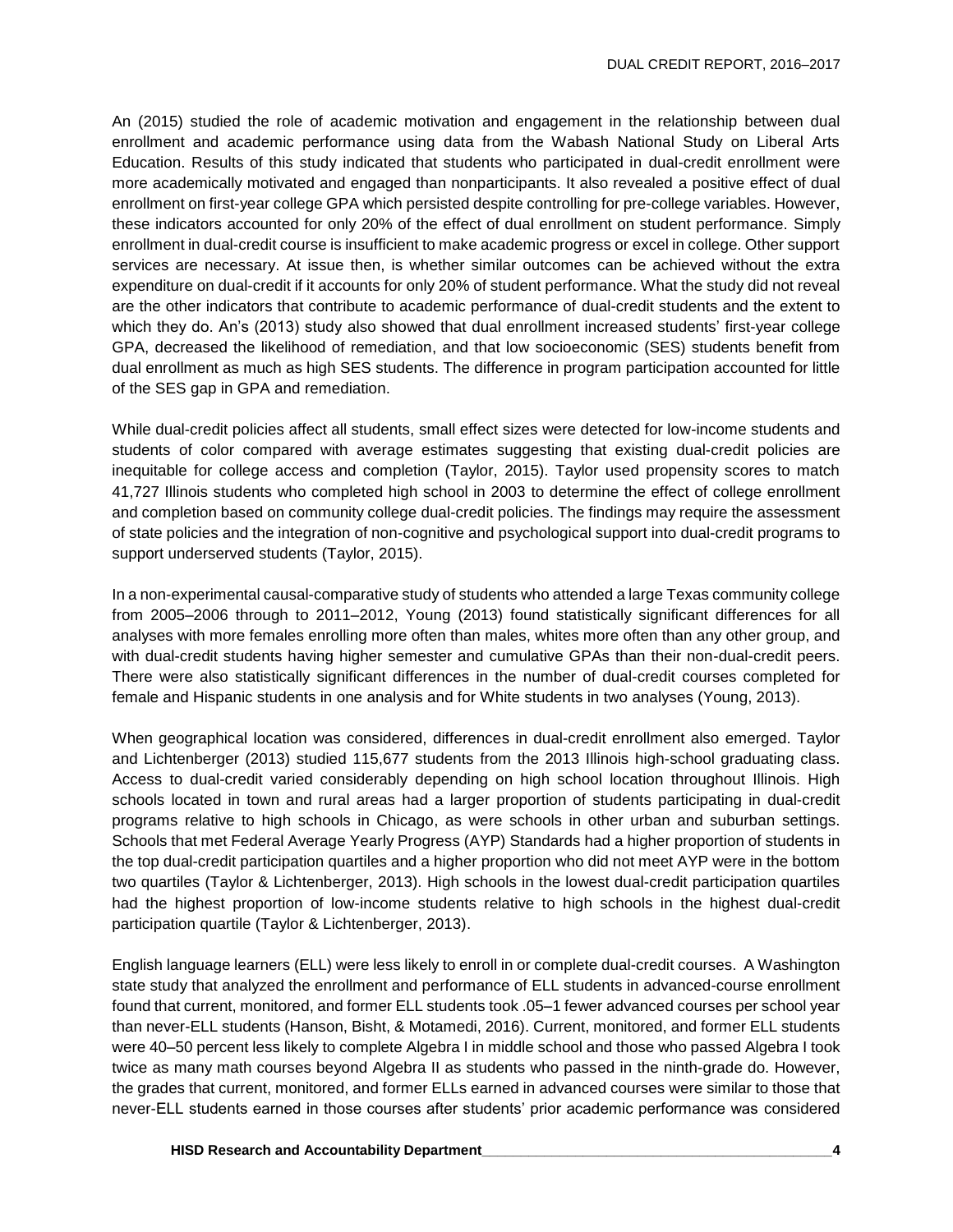(Hanson, Bisht, & Motamedi, 2016). Schools with the lowest percentage of students classified as ELL offered more advanced courses than other schools did even after school characteristics such as average standardized test scores in math and reading were considered (Hanson, Bisht, & Motamedi, 2016).

Notwithstanding, enrollment and completion of dual-credit courses have positive implication for students' college experiences. Allen and Dadgar's (2012) quasi-experimental analysis of dual-credit in New York found that College Now dual enrollment reduced time to a degree as it increased the number of courses students take once they are enrolled in college. It also increased the students' academic performance as measured by higher college GPA. Students' content knowledge in specific dual-credit courses also increased. In a study of dual-credit Chemistry, statistical analysis of students' performance data indicated that high school students developed content knowledge that was equivalent to measured norms for college students (White, Hopkins, & Shockley, 2014). Students also had higher rates of completion, which suggested that this dual-credit initiative was a viable option for increasing accessibility to college Chemistry (White, Hopkins, & Shockley, 2014).

While enrollment in dual-credit courses is associated with college enrollment, completion, and students' college performance, access to dual-credit courses appear to be uneven by race, gender, socioeconomics, and geography. This dual-credit report analyzed the enrollment, performance, and perception and experiences of students enrolled in dual-credit courses during the 2016–2017 school year. Specifically, the report answers six key questions:

- 1. What were the academic and demographic characteristics of students enrolled in HISD dual-credit courses?
- 2. How did HISD students enrolled in dual-credit courses perform on the 2017 STAAR EOC exams relative to their peers who were not enrolled in dual-credit courses?
- 3. What factors predicted the performance of HISD dual-credit students on the 2017 STAAR EOC exams?
- 4. What were the effects of the dual-credit program on the 2017 STAAR EOC performance of students enrolled in the program?
- 5. What were the perceptions and experiences of students who were enrolled in HISD dual-credit courses in 2016–2017?

### **Method**

This is a comparative study involving HISD ninth- through twelfth-grade students enrolled in dual-credit courses and students who were not enrolled in dual credit courses. Students with State of Texas Assessments of Academic Readiness (STAAR) end-of-course (EOC) scores in Algebra I, Biology, English I, English II, and U.S. History were included in the sample. A total of 65,534 students made up the study sample. Of these, 4,199<sup>1</sup> students were dually-enrolled and 61,335 were non-dually enrolled students.

STAAR EOC data was download from IBM Cognos, a data querying platform linked to the HISD Chancery Ad hoc data warehouse. The study involved descriptive data of students enrolled in dual-credit courses by

l

<sup>1</sup> A total of 5,379 students were enrolled in dual-credit courses according to 2016 PEIMS Fall data. About 78.1 percent (4,199) had STAAR EOC scores and comprise the study sample.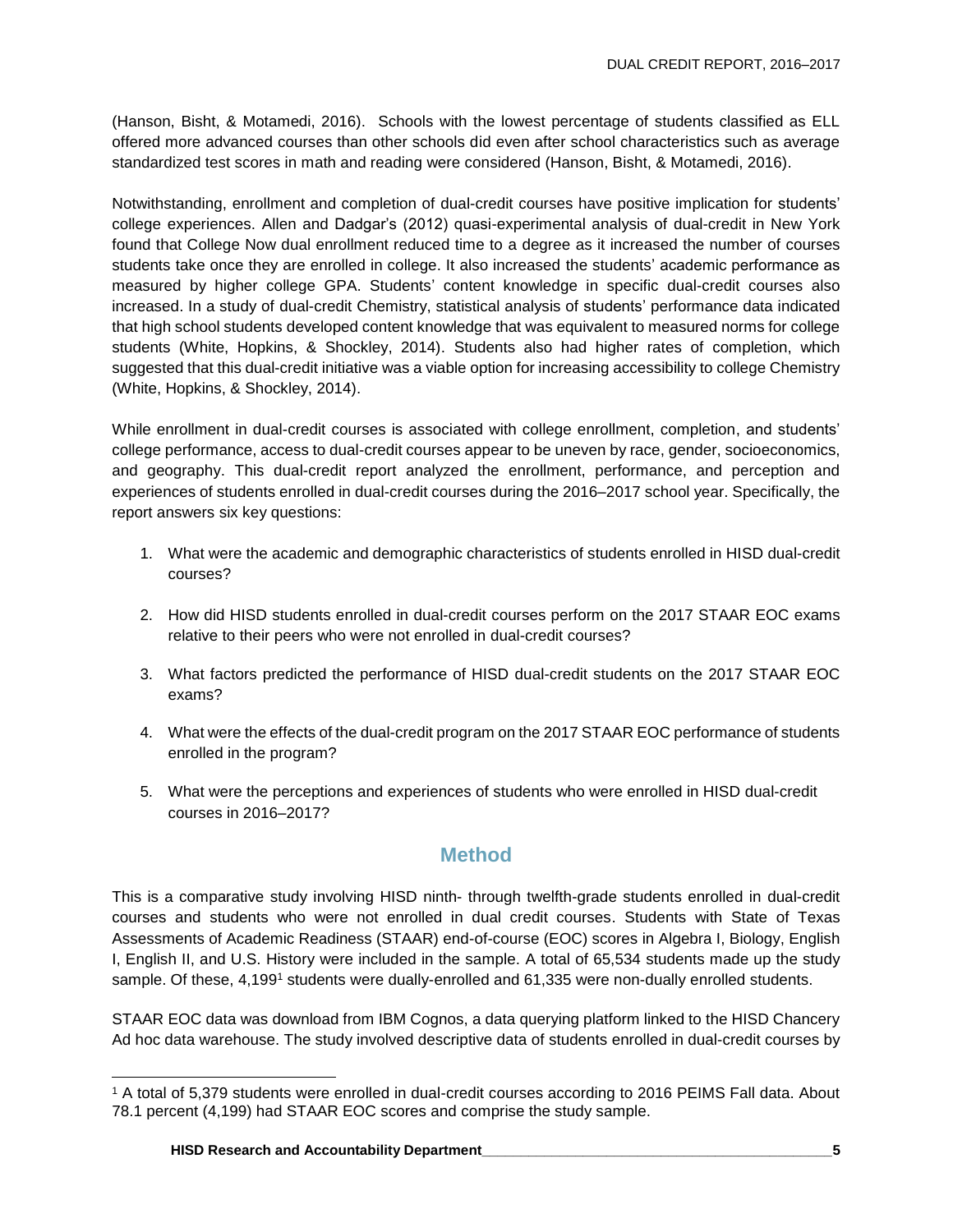ethnicity, economic status, limited English proficiency (LEP), gifted and talented (G/T) identification status, gender, and special education designation using the STAAR EOC exams data file and the Public Education Information System database (PEIMS). STAAR EOC exams are administered during the spring term. PEIMS data are snapshots taken during the fall term, annually. It is likely, therefore, that the students may have enrolled in dual-credit courses after the snapshot was taken or students may have exited HISD before the STAAR EOC spring assessments. Consequently, students were matched on the STAAR EOC and PEIMS datasets using unique identifiers to correct for this anomaly and to ensure that students in the sample had a full year or close to a full year's enrollment in the dual-credit courses. Only STAAR regular test version for first-time testers and retesters was used for the analyses with all students satisfying the criteria. Students' scale scores and the percentage who met grade level standard were analyzed by STAAR Algebra I, Biology, English I, English II, and U.S. History EOC. The study also includes a predictive analysis of student performance by subjects using regression.

In addition, the evaluation assessed how students who were enrolled in dual credit course performed on STAAR using STATA's average treatment effect on the treated (ATET). The ATET is determined using "teffects" command with regression adjustment (ra) on each performance outcome (STAAR EOC) subject. The outcomes were regressed on students' G/T identification, gender, at-risk status, dual-credit indicator, special education designation, and economic status. Because students self-selected into the program, a treatment model was not included. The treatment was dual and non-dual enrollment.

The evaluation also analyzed students' perceptions and experiences with dual-credit course participation using focus groups. Focus groups are considered viable qualitative research methods that are supplements and/or follow-up to other data and information. They provide more detailed information on aspects of the research findings. The focus group interviews, however, were planned to precede the STAAR data analysis since students would not be available by the time STAAR EOC test results were released.

A random sample of 25 students was drawn from the population of students enrolled in dual-credit courses in one school for the focus group interview using Microsoft Excel. Three schools were targeted but only one confirmed their participation in the focus group interviews. Homogeneity in group member selection is considered essential for facilitating effective focus group interactions (Fitzpatrick, Sanders, & Worthen, 2011). Student were selected from a single school, rather than across schools, to ensure interaction as they would be familiar to each other. **Figure 1**, p. 7 shows the distribution of students in the focus groups by key demographic variables. The objective was "to obtain in-depth information" on the experiences and perceptions of dual-credit students. (Fitzpatrick, Sanders, & Worthen, 2011, p. 438). Thirteen of the 25 students were present for the interview. A group of 13 to 15 interviewees are considered ideal for a focusgroup interview, although groups of six to ten people have also been recommended (Fitzpatrick, Sanders & Worthen, 2011).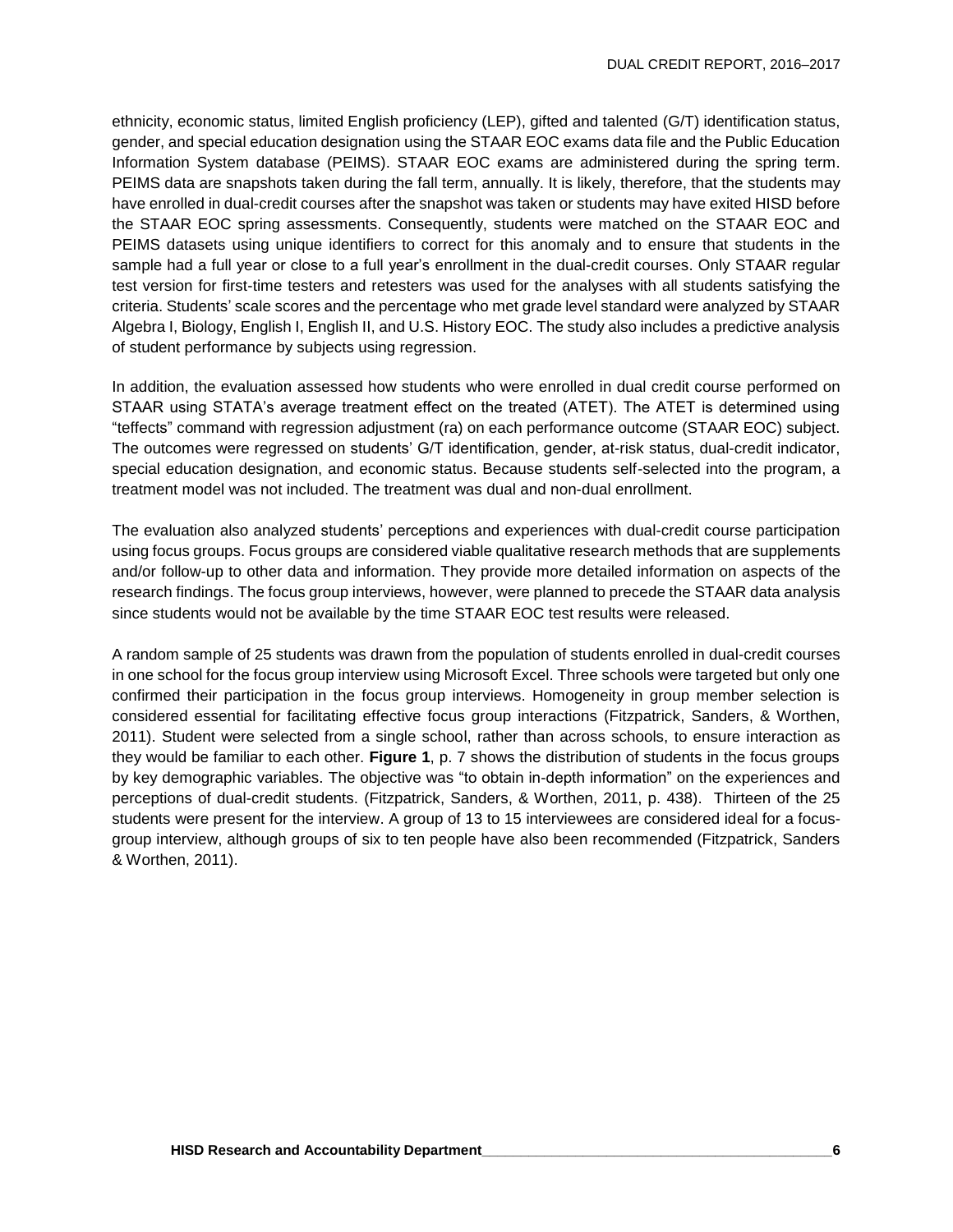



• Most students in the focus group sample were Hispanic (12), non-G/T (12), non-special education (13), and economically disadvantaged (11).

#### **Results**

**What were the academic and demographic characteristics of students enrolled in HISD dual-credit courses?**

**Figure 2** displays the academic and demographic composition of students who were enrolled in dual-credit courses in HISD for the 2016–2017 school year. The composition for the general HISD student population is provided for comparative purposes. **Table 1**, **Appendix A** (p. 15) shows the composition by STAAR EOC subject of all dually-enrolled students in the sample.





Source: 2016 PEIMS fall data snapshot and TSDS PEIMS Data Review, 2016–2017 Fall Resubmission (Data only)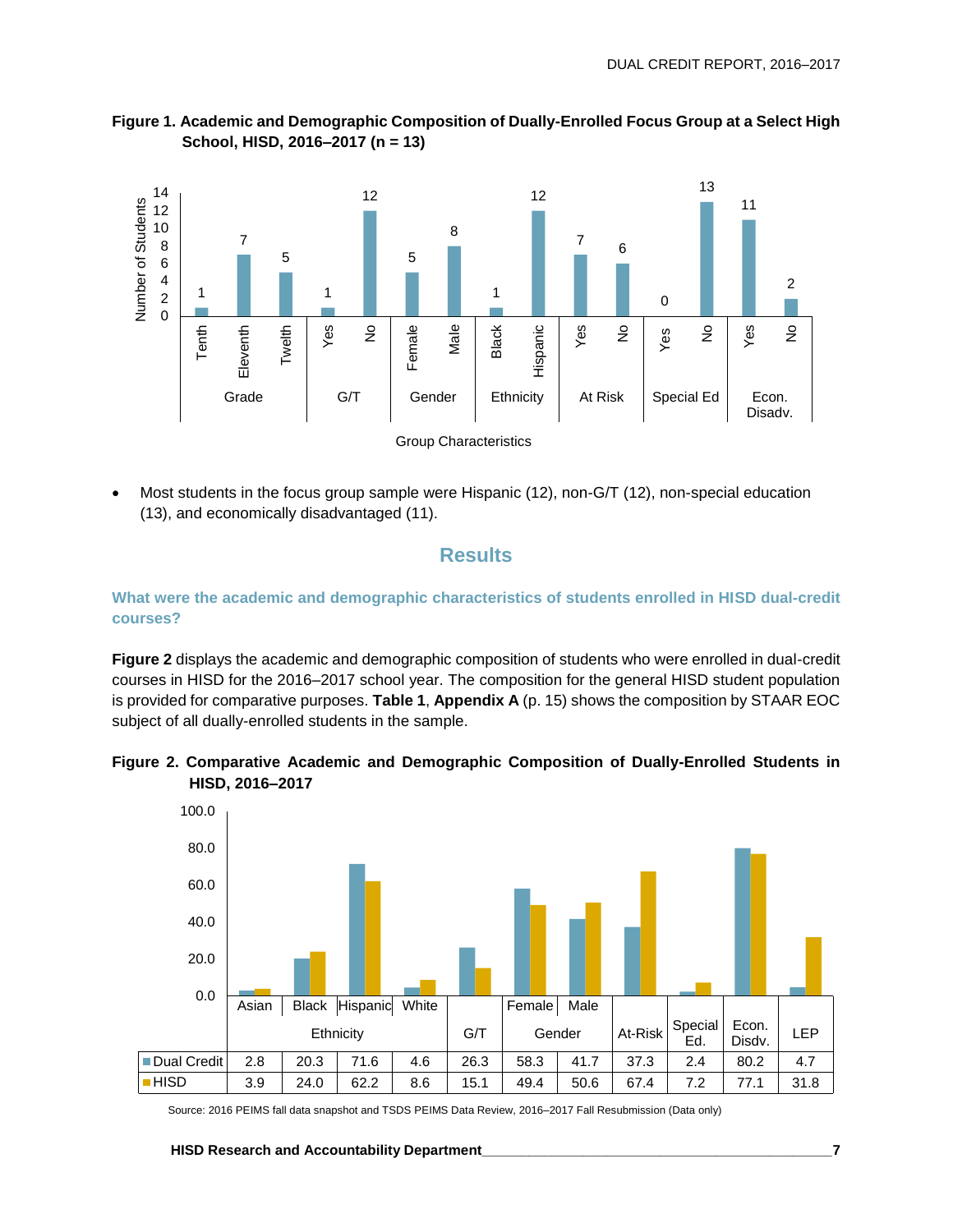- A higher proportion of Hispanic (71.6% v. 62.2%), G/T (26.3% v. 15.1%), female (58.3% v. 49.4%) and economically-disadvantaged (80.2% v. 77.1%) students were enrolled in dual-credit courses compared to their representation in the larger 2016–2017 HISD enrollment.
- A considerably lower proportion of LEP (4.7% v. 31.8%) and male (41.7% v. 50.6%) students were enrolled in dual-credit courses compared to their representation in the general 2016–2017 HISD student population.

**How did HISD students enrolled in dual-credit courses perform on the 2017 STAAR EOC exams relative to their peers who were not enrolled in dual credit courses?**

**Figure 3** and **Figure 4** display the percentage of dually-enrolled students who met the Approaches Grade Level and Masters Grade Level standards, respectively, on the 2017 STAAR EOC tests. The performance of dually-enrolled students was compared to that of their peers who were not enrolled in dual-credit courses for the 2016–2017 school year in HISD**.** 

#### **Figure 3. The Comparative Percentage of Non- and Dually-Enrolled HISD Students Who Met Approaches Grade Level Standard on the 2017 STAAR EOC by Subject**



Source: 2017 STAAR EOC data retrieved from the HISD Chancery Ad Hoc using IBM Cognos (data only). First time testers and retesters.

- A higher proportion of HISD dually-enrolled students compared to their non-dually-enrolled peers met the Approaches Grade Level standard on all the 2017 STAAR EOC tests.
- The largest gap in achievement between the two groups, dually-enrolled and non-dually enrolled, was observed for English II (23.7 percentage points), followed by English I (17.4 percentage points), and Algebra I (16.3 percentage points). Biology had the smallest achievement gap at 7.9 percentage points.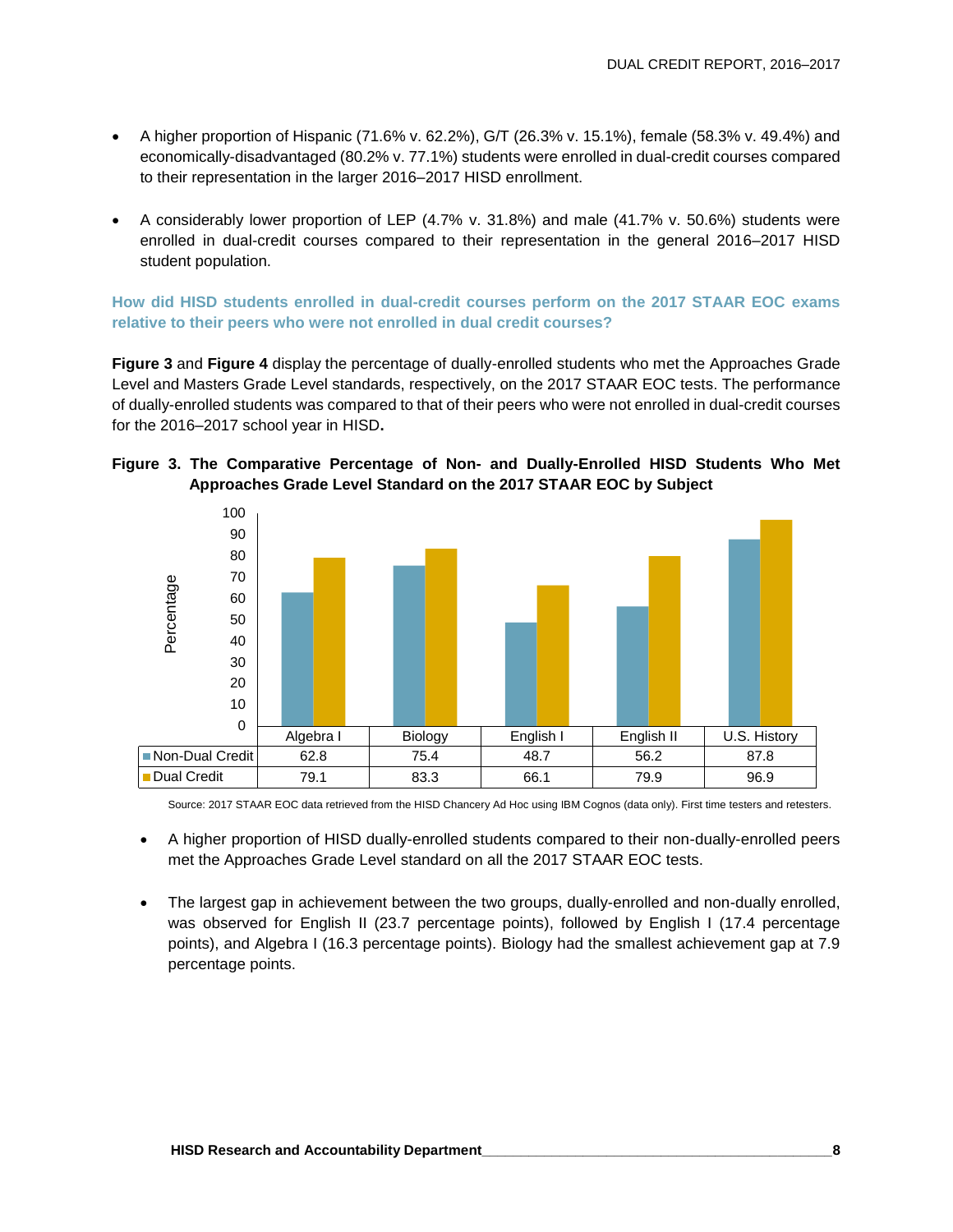

#### **Figure 4. Percentage of Dually-Enrolled HISD Students Who Met Masters Grade Level Standard on the 2017 STAAR EOC by Subject**

Source: 2017 STAAR EOC data retrieved from the HISD Chancery Ad Hoc using IBM Cognos (data only). First-time testers and Retesters.

- A higher proportion on HISD dually-enrolled students compared to their non-dually enrolled peers met the Masters Grade Level standard on all the 2017 STAAR EOC tests.
- U.S. History (42.9%) and Biology (21.8%) had the highest percentage of dually-enrolled students who met the Masters Grade Level standard on the 2017 STAAR EOC tests.
- The largest gap in achievement for the dually and non-dually enrolled HISD students who met the Masters Grade Level standard was on the 2017 STAAR U.S. History EOC (42.9% and 30.2%, respectively).

**Table 2** in Appendix A (p. 15) shows the percentage of dually-enrolled students who met the 2017 STAAR EOC Approaches Grade Level standard disaggregated by subject and demographic and educational characteristics. Two findings stand out:

- The proportion of Black dual-credit students who met the Approaches Grade Level standard on the 2017 STAAR EOC tests was higher than or comparable to that of their ethnic peers in Algebra I (80.9%), Biology (83.5%), and U.S. History (95.9%). Asians, Hispanic, and White students were 66.7 percent, 78.4 percent, and 75.0 percent, respectively for Algebra I, 80.0 percent, 83.5 percent, and 90.9 percent, respectively for Biology, and 97.1 percent, 98.2 percent, and 99.9 percent, respectively for U.S. History.
- The proportions of economically-disadvantaged students who met the Approaches Grade Level standard on the 2017 STAAR EOC tests were comparable to that of their non-economicallydisadvantaged peers for Algebra 1 (79.0% v. 79.4%) and U.S. History (98.0% v. 96.6%).

#### **What factors predicted the performance of HISD dual-credit students on the 2017 STAAR EOC exams?**

Regression analysis was used to predict the performance of dually-enrolled students on the 2017 STAAR Algebra I, Biology, English I, English II, and U.S. History EOC assessments. The scale score outcomes were regressed on the following predictors: G/T identification, gender, at-risk status, special education designation, economically-disadvantaged status, and LEP. **Table 3** in Appendix A, p. 16 displays the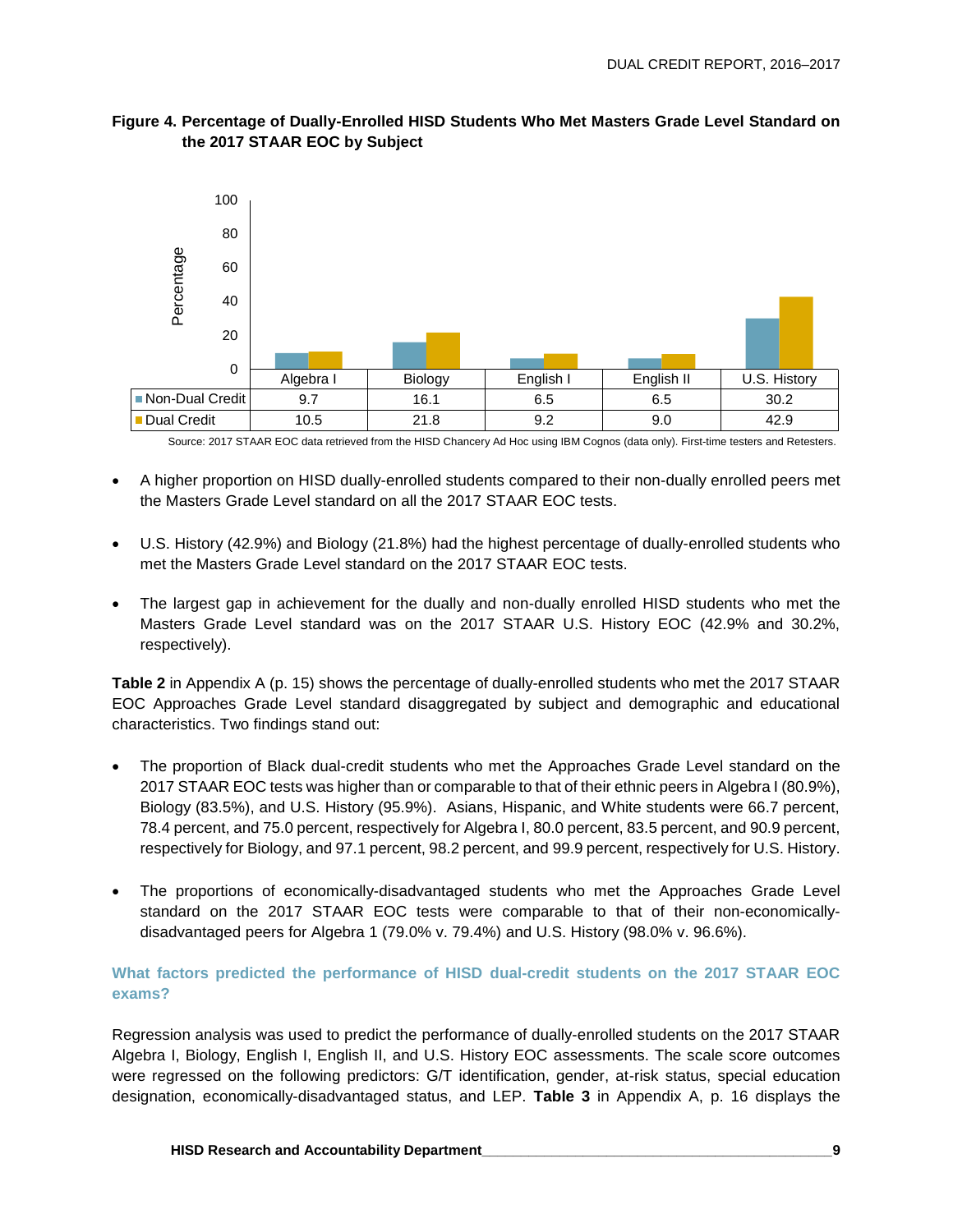regression table. The table provides unstandardized and standardized coefficients, standard errors, and indicates which predictors were statistically significant at the p.<.001 and p.<.05 levels.

#### **Algebra I**

- The overall model predicted about 29 percent of the variance in the performance of dually-enrolled students on the 2017 STAAR Algebra I EOC test.
- G/T identification (385.5 scale score points (ssp)), at-risk status (-211.7 ssp), and special education designation (-295.3 ssp) were statistically significant (p.< .001) predictors of dually-enrolled student performance on Algebra 1, with a statistically significant constant of 3950.2 scale score points (ssp).

#### **Biology**

- The overall model predicated about 49 percent of the variance in the performance of dually-enrolled students on the 2017 STAAR Biology EOC test.
- G/T identification (477.4 ssp), at-risk status (-282.2 ssp), special education designation (-425.2 ssp), and LEP (-297.0 ssp) were statistically significant (p.<.001) predictors of the dually-enrolled student performance on the 2017 STAAR Biology EOC with a statistically significant (p.<.001) constant or mean of 4229.6 ssp.

#### **English I**

- The overall model predicated about 54 percent of the variance in the performance of dually-enrolled students on the 2017 STAAR English I EOC test.
- G/T identification (401.7 ssp), at-risk status (-362.8 ssp), special education designation (-462.9 ssp), economically disadvantaged (-172.9 ssp), and LEP (-235.7 ssp) were statistically significant (p.<.001) predictors of the dually-enrolled student performance on the 2017 STAAR English I EOC, with a statistically significant (p.<.001) constant or mean of 4289.3 ssp.

#### **English II**

- The overall model predicated about 54 percent of the variance in the performance of dually-enrolled students on the 2017 STAAR English II EOC test.
- G/T identification (337.1 ssp), at-risk status (-323.6 ssp), special education designation (-555.7 ssp), economically disadvantaged (-151.6 ssp), and LEP (-415.9 ssp) were statistically significant (p.<.001) predictors of the dually-enrolled student performance on the 2017 STAAR English II EOC, with a statistically significant (p.<.001) constant or mean of 4417.4 ssp.

#### **U.S. History**

- The overall model predicated about 38 percent of the variance in the performance of dually-enrolled students on the 2017 STAAR U.S. History EOC test.
- G/T identification (256.0 ssp), males (139.4) at-risk status (-231.4 ssp), special education designation (-448.1 ssp), economically disadvantaged (-111.2 ssp), gender (139.4 ssp), and LEP (-312.8 ssp) were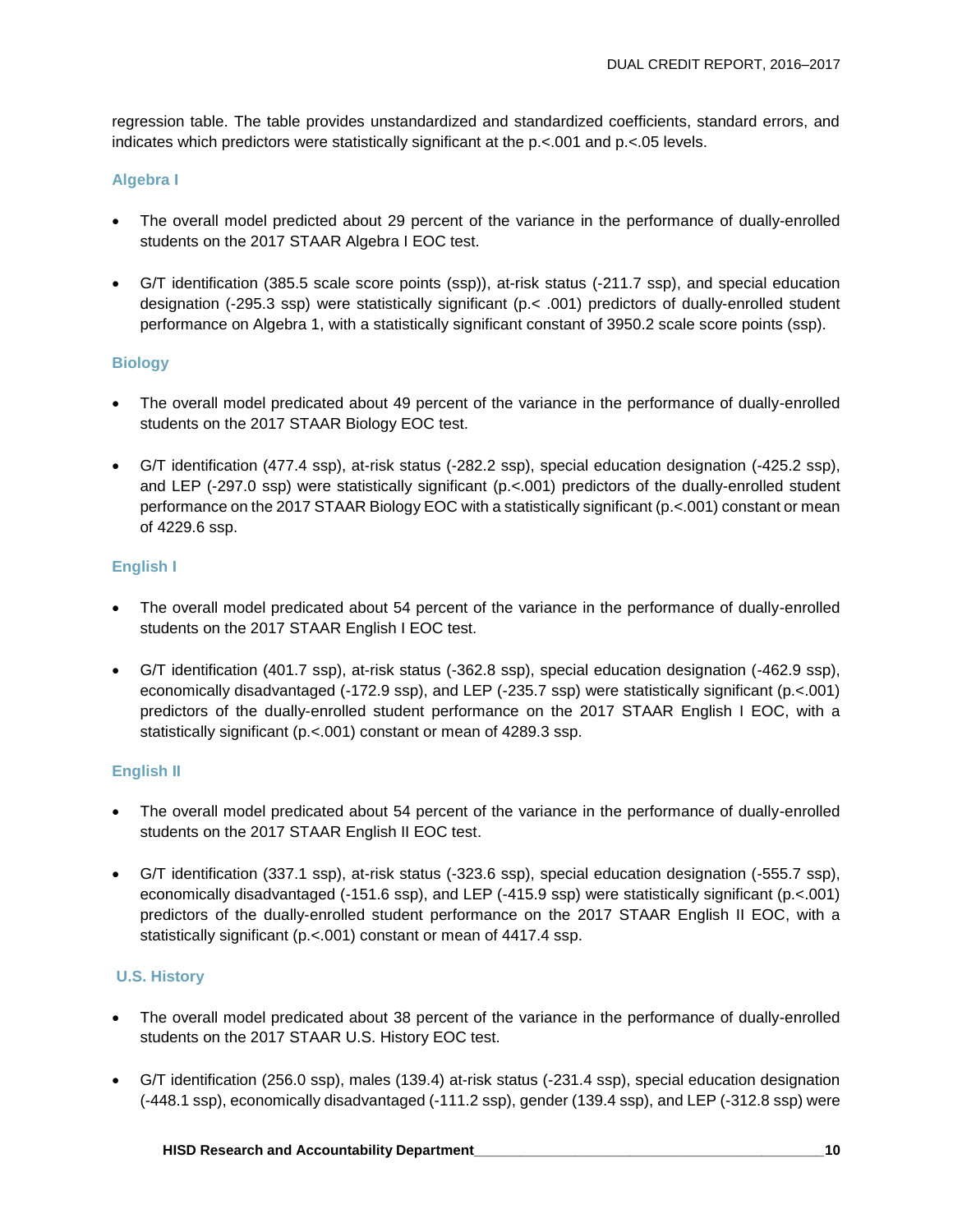statistically significant (p.<.001) predictors of the dually-enrolled student performance on the 2017 STAAR U.S. History EOC, with a statistically significant (p.<.001) constant or mean of 4443.0 ssp.

**What were the effects of the dual-credit program on the 2017 STAAR EOC exam performance of students enrolled in the program?**

Stata uses a "teffects" with regression adjustment (ra) command to measure the average effect of dualcredit enrollment on the STAAR EOC performance of dually-enrolled students. Results of the effects are found in **Table 4** through **Table 8** in Appendix A. The average treatment effect on the treated uses the potential outcome based on the counterfactual or missing data and robust standard error as a measure of student performance if they were not enrolled in dual-credit courses and then provides the enrollment effects regressed on the STAAR scale score for each test using key educational and demographic variables.

- Students who were enrolled in the HISD dual-credit program saw their Algebra I scale score increased by 48.9 ssp. The increase was statistically significant (p.<.05) (Table 4, p. 17).
- There was no statistically significant effect of dual-credit enrollment on the Biology EOC scale scores of dually-enrolled students (p.<.001) (**Table 5**, p.17).
- Students who were enrolled in the HISD dual-credit program saw their English I scale score increased by 55.3 ssp. The increase was statistically significant (p.<.001) (**Table 6**, p. 17).
- Students who were enrolled in the HISD dual-credit program saw their English II scale score increased by 113.4 ssp. The increase was statistically significant (p.<.001) (**Table 7**, p. 17).
- Students who were enrolled in the HISD dual-credit program saw their U.S. History scale score increased by 101.9 ssp. The increase was statistically significant (p.<.001) (**Table 8**, p. 18).

#### **What were the perceptions and experiences of students who were enrolled in HISD dual-credit courses in 2016–2017?**

A random sample of 13 students made up the focus group. Of these three, each were enrolled in Practicum in (a) Transportation, Distribution, and Logistics, and (b) Instructional Practices in Education and training; two students each were enrolled in (a) Advanced Engineering Design and Presentation, and (b) Practicum in Education and Training; and one each was enrolled in (a) Logistics, Planning and Management Systems, and (b) Practicum in Transportation, Distribution, and Logistics.

The conversation focused on students' perceptions and experiences with enrollment in the dual-credit courses. A conversation guide was prepared to ensure that the essential aspects of the program were included in the discussion. The guide focused on key areas of program awareness and intent, college preparedness, and academic support.

#### **Program Awareness**

For students who were zoned outside of the school, they appeared to exert an active effort to inquire about the opportunities available to them. They found out about the dual-credit courses during those inquiries. School teachers appear to be another source of information on dual-credit, "*My middle school teacher told me about the opportunities available to me since I was taking AP* (Advanced Placement) *History and I was*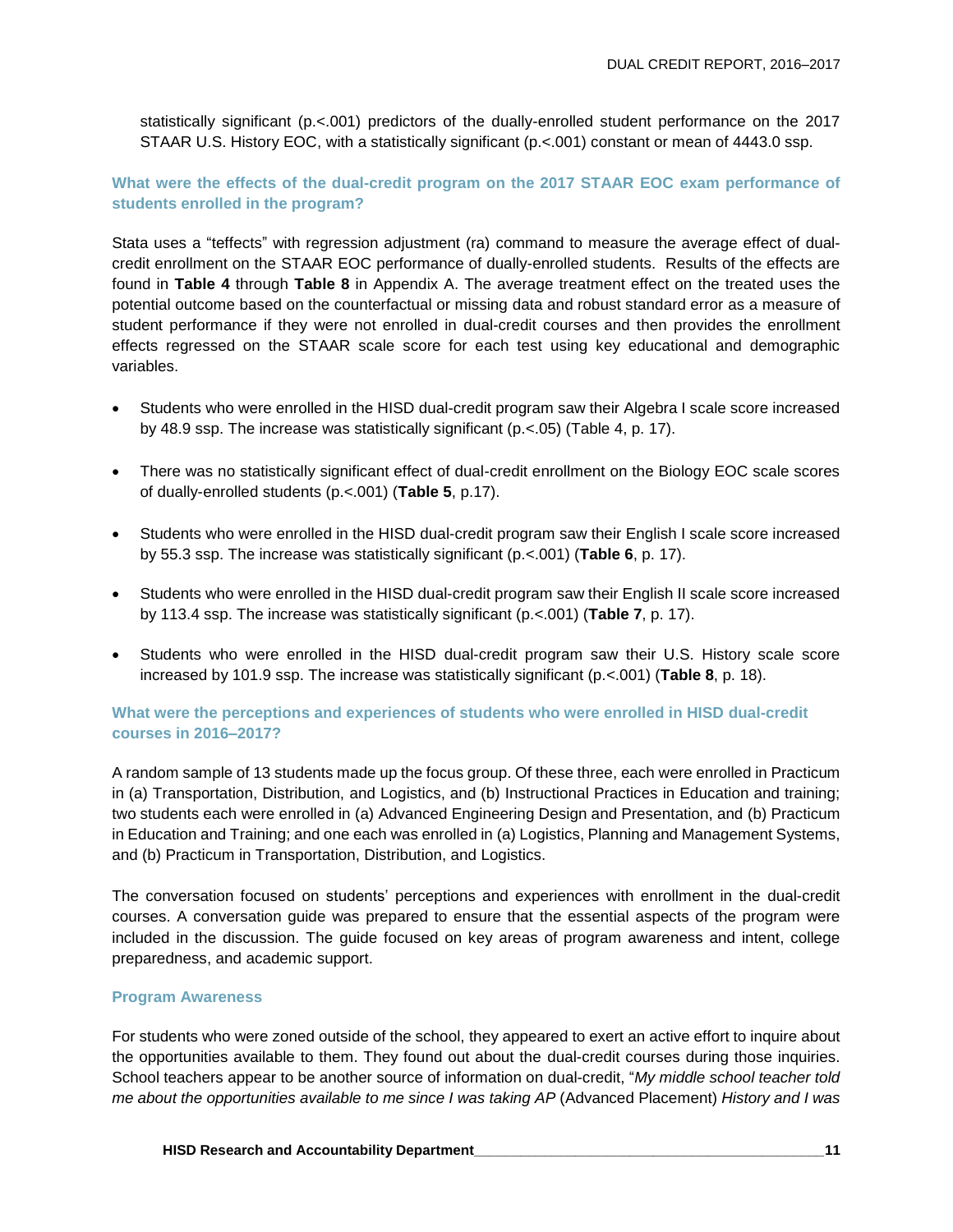*very good at it."* When asked whether they intended to pursue these dual-credit areas in college, a student responded, *"I am taking them so, I do not have to take them in college."* Other teachers acting in personal advisory capacities also informed students about the dual-credit program. *"Ms…told me about it,"* one student remarked. A male student indicated that it just happened that the classes he selected were dualcredit. In his words, *"I think the classes chose me,"* he said.

#### **Program Intent**

Students understood clearly the intent of the program was to gain both high school and college credits. When asked, all the students in the group intended to attend four-year colleges. However, they were not as clear as to what was expected until well into the program. According to one student, supported by several others, it was not until their grade point average (GPA) fell did they realized the demands of the dual-credit program and recognized the need to be more serious. Many, however, indicated that they continue to need help.

#### **College Preparation**

Students described the program as rigorous and were confident that it was preparing them for college based on the level of course difficulty and the large volume of work involved compared to their assessment of their peer's work who were not dually enrolled and because they were enrolled in multiple Advanced Placement (AP) courses. Similarly, they expressed that their peers, who were not dually enrolled in courses, felt the same way. "*AP classes are significantly more difficult than regular classes,*" one student assured when asked whether the dual-credit courses were preparing them for college. They also felt that strict deadlines for submitting assignments with consequences reduced the tendency to forget, served as catalyst for better organization and planning, and mimicked the kind of experience they believed they would have in college.

#### **Academic Support**

Most of the students in the focus group appeared to need academic support which does not appear to be available outside of school. Many laughed when the evaluator suggested they get help from parents. One student indicated that his father had dropped out of school in the eighth grade. Another said, he was in engineering and there was no way his parent could even understand what he was doing. Many felt that teachers could be a useful resource beyond just instruction and can provide additional assistance when requested. A few of the students felt that some of their teachers did not understand how they learned and did not differentiate their instructions to meet their preferred learning style. When probed about their knowledge of learning styles, several students indicated that they were enrolled in the Education and Training courses learning how to teach and had become familiar with the concept. Some felt that their requests for academic help or assistance was not treated seriously enough.

## **Discussion**

Compared to the general HISD enrollment, a higher proportion of Hispanic, G/T, female, and economicallydisadvantaged students and a considerably lower proportion of LEP students were enrolled in dual-credit courses in 2017. Young's (2013) analysis of students in a Texas community college found females outnumber males and White outnumbered all other ethnic groups in dual-credit enrollments. This study finds that Hispanic students outnumbered all other groups. Hispanic students, however, make up about two-thirds of HISD's student population. Consistent with the literature on dual-credit performance (Young,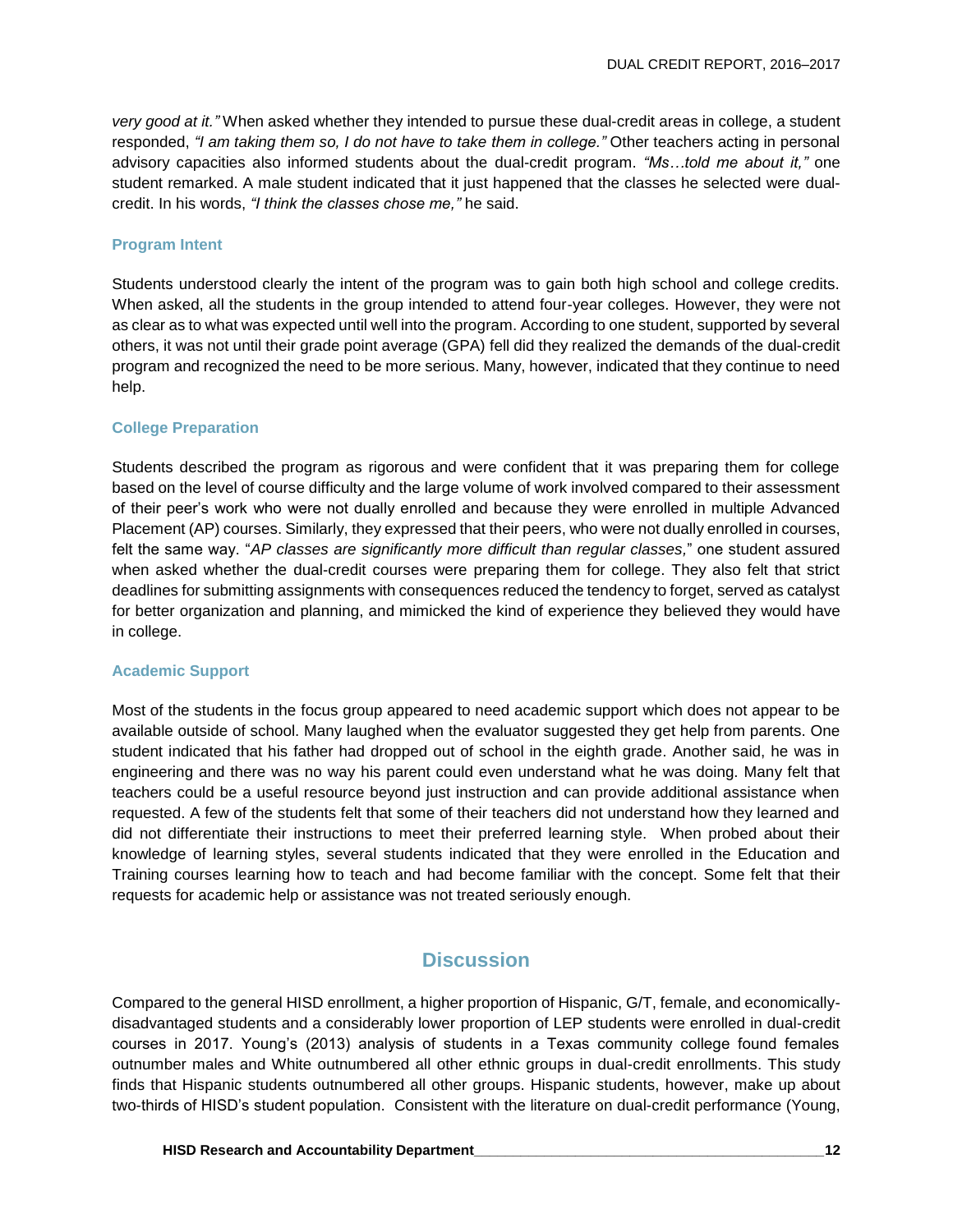2013), HISD students who were enrolled in dual-credit courses outperformed their non-dual-credit peers on all five EOC exams offered on the 2017 STAAR. A higher percentage of dually-enrolled students compared to their non-dually-enrolled peers met the Approaches Grade Level and Masters Grade Level standards on Algebra I, Biology, English I, English II, and U.S. History. Findings from the report concur with previous literature that LEP students tended not to enroll in dual-credit courses (Hanson, Bisht, & Motamedi, 2016).

When disaggregated, the performance of dual-credit students showed two distinct features. First, a higher proportion of students identified as G/T met the Approaches Grade Level standard on all five STAAR EOC exams. In addition, Black students outperformed their Asian, Hispanic, and White peers on 2017 STAAR Algebra I and Asian and Hispanic students on the Biology EOC exam. The performance of Black and economically- disadvantaged students was comparable to that of their peers on the 2017 STAAR Algebra I, Biology I, and U.S. History EOCs. G/T identification was the strongest positive predictor of performance on all five tests for students who were dually-enrolled. Special education designation, at-risk status, and LEP were all strong, but negative predictors of student performance on all five STAAR EOC exams. Economically-disadvantaged status also had strong negative effects on STAAR English I, English II, and U.S. History EOC tests.

Student enrollment in dual-credit courses resulted in statistically significant higher scale scores on the 2017 STAAR Algebra I ( $p$ <.05), English I and II and U.S. History ( $p$ <.001) because they were dually enrolled. English II had the largest effects at 113.4 ssp followed by U.S. History at 101.9 ssp. These findings indicate that had the students not been enrolled in dual-credit course, their average scale scores for English I and U.S. History would have been at the potential outcome mean of 4062.0 and 4239.4, respectively.

Students interviewed for this report were confident that their dual-credit courses were rigorous and prepared them for college when they compared their work to that of their non-dually enrolled peers. Students felt that they were prepared academically and that the courses were designed to provide the attitude and personal responsibility required for college success. Students, however, believed they could have received more school-based academic support in a timely manner, and that the link between how they were taught and their learning styles was stronger. Student revealed several ways in which they came to know about the dual-credit – by chance, personal inquiry, and the work of middle school counselors. The absence of a systematic approach to the dual-credit program awareness meant that students by their own admission were unprepared for enrollment and the subsequent depressing effect it had on their grade point average (GPA).

## **Recommendations**

- Given the positive gains for students who enroll in dual credit courses, HISD should continue to promote dual-credit enrollment as a viable option for students to obtain college credits and to prepare them for the rigorous academic experiences of college.
- In response to the varied and inchoate way students receive information on dual credit, College and Career Readiness should develop and implement a systematic and sustained awareness and information strategy on dual-credit enrollment and benefits to better inform students as early as middle school on the dual-credit program, and where offered, in addition to the existing web resources.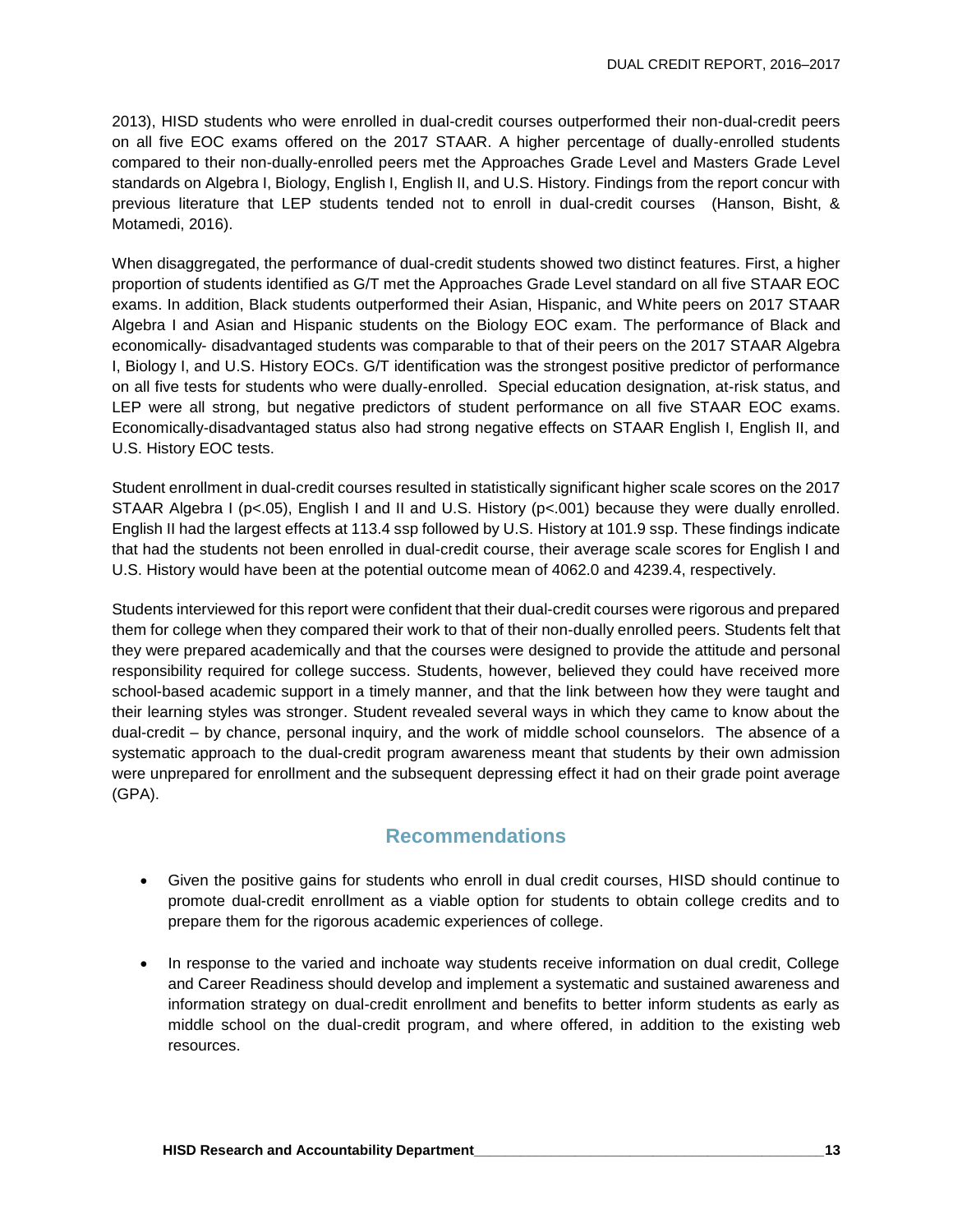- Schools should provide additional support through tutorials, peer groups or industry experts for dual-credit students in response to students' proposed recommendation for more academic support.
- Given the results and feedback from the focus group, continuous feedback should be solicited from dual-credit students to determine their perceptions and experience to develop and tailor support programs to meet their needs and those of future enrollees.

#### **References**

- Allen, D., & Dadgar, M. (2012). Does dual enrollment increas students' success in college?" Evidence from a quasi-experimental analysis of dual enrollment in New York. *New Directions for Higher Education 158*, 11–19.
- An, B. (2015). The role of academic motivation and engagement on the relationship between dual enrollment and academic performance. *Journal of Higher Education 86 (1)*, 98–126.
- An, B. P. (2013). The influence of dual enrollment on academic performance and college readiness: Differences in socioeconomic status. *Research in Higher Education 54 (4)*, 407–432.
- Fitzpartick, J. L., Sanders, J. R., & Worthen, B. R. (2011). *Program Evaluation: Alternative approaches and practical guidelines.* Pearson: Boston.
- Godfrey, K., Matos-Elefonte, H., Ewing, M., & Priyank, P. (2014). *College completion: Comparing AP, dually-enrolled and non-advanced students, Research Report 2014–3.* New York, Retrieved from http://files.eriv.ed.gov/fulltexr/ED556484.pdf: College Board.
- Hanson, H., Bisht, B., & Motamedi, J. G. (2016). *Advanced course enrollment and performance among English language learners in Washington State.* Portland, OR: Regional Education Laboratory, Northwest.
- HISD. (2016). *Houston Independent School District secondary school guidelines, 2016–2017.* Houston, TX: HISD Federal and State Compliance Department.
- Speroni, C. (2011). *Determinants of students' success: The role of AP and dual enrollment programs: An NCPR working paper.* New York: National Center for Postsecodnary Research (NCPR), Teachers College, Columbia University.
- Taylor, J. L. (2015). Accelarating pathways to college: The (in) equitable effects of community college dual credit. *Community College Review 43 (4)*, 355–279.
- Taylor, J. L., & Lichtenberger, E. J. (2013). *Who has access to dual credit in Illinois? Examining high school characteristics and dual credit participation rates.* Edwardville, IL: Illinois Education Research Council at Southern Illinois University Edwardville.
- White, J., Hopkins, R., & Shockley, D. (2014). Gaining insights from a case study of high school students performance in dual-credit college Chemistry course. *Journal of Chemical Education 17 (1)*, 30– 36.
- Young, R. D. (2013). *Dual credit enrollment and GPA by ethnicity and gender at Texas two-year colleges, ProQuest LLC Ed.D. Dissertation.* Huntsville, TX: Sam Houston University.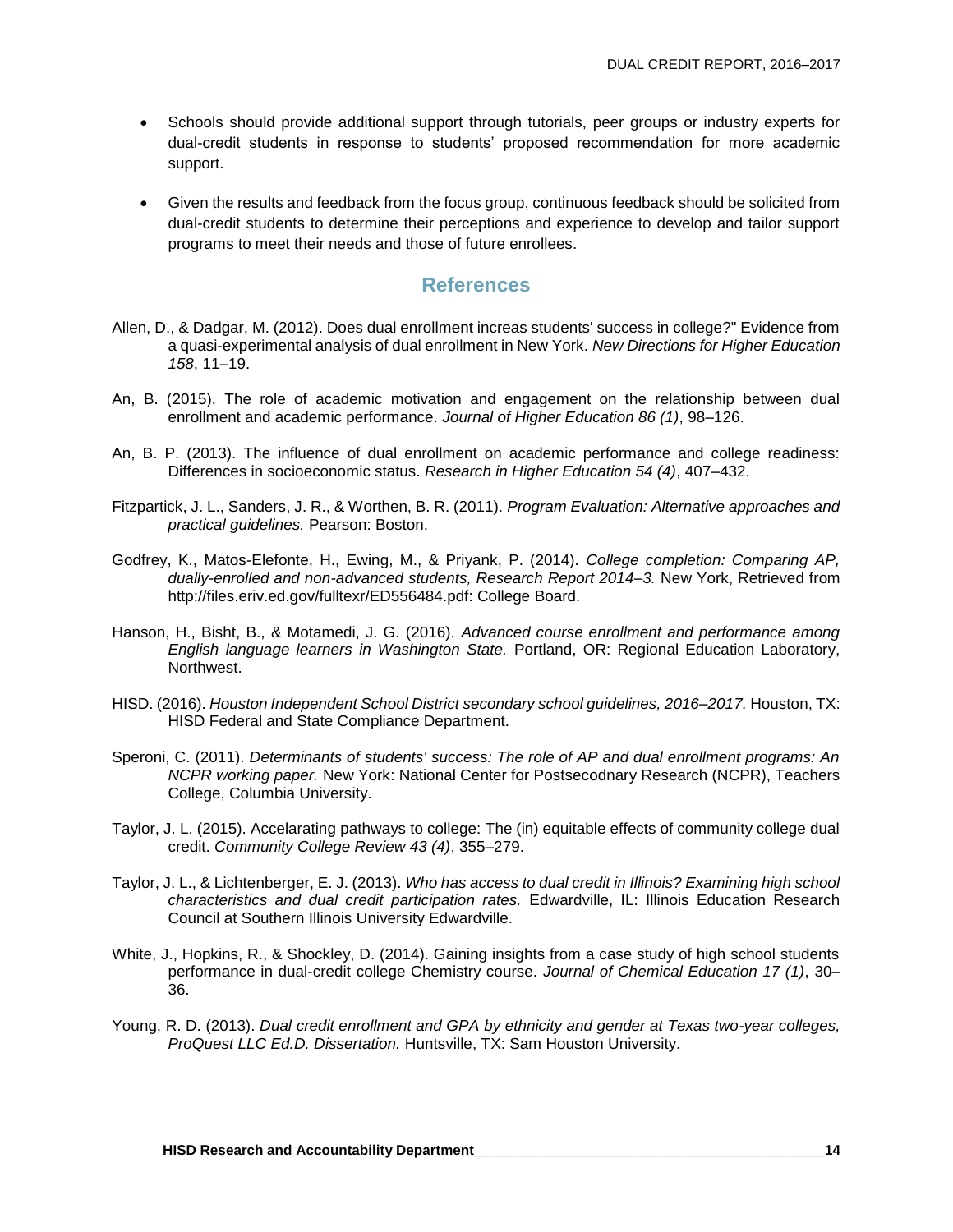| Table 1. Percentage Distribution of Study Sample by STAAR EOC Test, HISD, 2016-2017 |                         |                                                    |                 |                         |                 |                             |                 |                         |                 |                         |                 |
|-------------------------------------------------------------------------------------|-------------------------|----------------------------------------------------|-----------------|-------------------------|-----------------|-----------------------------|-----------------|-------------------------|-----------------|-------------------------|-----------------|
| <b>Demographic Characteristics</b>                                                  |                         | Algebra I                                          |                 | <b>Biology</b>          |                 | English I                   |                 | English II              |                 | <b>U.S. History</b>     |                 |
|                                                                                     |                         | Non-<br>Dual-<br>credit                            | Dual-<br>credit | Non-<br>Dual-<br>credit | Dual-<br>credit | Non-<br>Dual-<br>credit     | Dual-<br>credit | Non-<br>Dual-<br>credit | Dual-<br>credit | Non-<br>Dual-<br>credit | Dual-<br>credit |
|                                                                                     | n                       | 10,780                                             | 354             | 11,973                  | 522             | 14,709                      | 629             | 14,098                  | 1,098           | 9,775                   | 1,596           |
| <b>Ethnicity</b>                                                                    | Asian                   | 2.0                                                | 0.8             | 3.6                     | 1.0             | 3.2                         | 2.4             | 4.0                     | 2.8             | 4.2                     | 2.2             |
|                                                                                     | <b>Blacks</b>           | 26.3                                               | 26.6            | 23.8                    | 23.2            | 24.9                        | 24.2            | 24.4                    | 20.1            | 24.6                    | 21.6            |
|                                                                                     | Hispanic                | 64.1                                               | 69.2            | 62.9                    | 72.8            | 63.6                        | 70.1            | 61.4                    | 73.1            | 59.4                    | 71.9            |
|                                                                                     | White                   | 6.5                                                | 2.3             | 8.6                     | 2.1             | 7.3                         | 2.7             | 8.9                     | 3.2             | 10.5                    | 3.5             |
| Gender                                                                              | Female                  | 46.7                                               | 55.1            | 49                      | 56.1            | 46.5                        | 53.1            | 48.9                    | 59.7            | 50.9                    | 57.8            |
|                                                                                     | Male                    | 53.3                                               | 44.9            | 51                      | 43.9            | 53.5                        | 46.9            | 51.1                    | 40.3            | 49.1                    | 42.2            |
| G/T                                                                                 | <b>No</b>               | 94.7                                               | 93.5            | 85.1                    | 77.0            | 87.2                        | 77.9            | 83.9                    | 71.9            | 85.0                    | 80.3            |
|                                                                                     | Yes                     | 5.3                                                | 6.5             | 14.9                    | 23.0            | 12.8                        | 22.1            | 16.1                    | 28.1            | 15.0                    | 19.7            |
| At-Risk                                                                             | No                      | 35.1                                               | 46.6            | 47.8                    | 60.3            | 40.4                        | 54.5            | 38.5                    | 58.1            | 42.4                    | 60.2            |
|                                                                                     | Yes                     | 64.9                                               | 53.4            | 52.2                    | 39.7            | 59.6                        | 45.5            | 61.5                    | 41.9            | 39.8                    | 39.8            |
| <b>Special Ed</b>                                                                   | No                      | 88.1                                               | 90.4            | 90.8                    | 96              | 89.3                        | 93.6            | 92.3                    | 95.2            | 63.2                    | 96.8            |
|                                                                                     | Yes                     | 11.9                                               | 9.6             | 9.2                     | 4.0             | 10.7                        | 6.4             | 7.7                     | 4.8             | 6.8                     | 3.2             |
| Economically                                                                        | <b>No</b>               | 20.4                                               | 19.2            | 23.7                    | 18.0            | 22.3                        | 17.6            | 26.7                    | 15.1            | 30.2                    | 18.4            |
| <b>Disadvantaged</b>                                                                | Yes                     | 79.6                                               | 80.8            | 76.3                    | 82.0            | 77.7                        | 82.4            | 73.3                    | 84.9            | 69.8                    | 81.6            |
| <b>LEP</b>                                                                          | No                      | 72.3                                               | 80.8            | 77.7                    | 84.7            | 75.8                        | 84.4            | 81.8                    | 93.0            | 88.0                    | 95.7            |
| $\sim$                                                                              | Yes<br>$P^{\text{max}}$ | 27.7<br>$\sim$ 1100 Okansan Ad Has data masslering | 19.2            | 27.4                    | 15.3            | 24.2<br>$0040.0047.$ $\Box$ | 15.6            | 18.2                    | 7.0             | 12.0                    | 4.3             |

## **Appendix A**

Source: IBM Cognos, HISD Chancery Ad-Hoc data warehouse, 2016–2017; First time testers and retesters.

#### **Table 2. Disaggregated Percentage of Dually-Enrolled Students Who Met Approaches Grade Level Student Standard on the 2017 STAAR EOC Exams, HISD**

| Variable             |              | Algebra I | Biology | English I | English II | U.S. History |
|----------------------|--------------|-----------|---------|-----------|------------|--------------|
|                      | <b>Ninth</b> | 83.7      | 86.3    | 77.5      | 33.3       | 100.0        |
|                      | Tenth        | 53.3      | 35.0    | 20.5      | 85.6       | 91.5         |
| Grade                | Eleventh     | 47.1      | 41.7    | 21.7      | 23         | 97.5         |
|                      | Twelfth      | $\star$   | $\star$ | 33.3      | $\star$    | 75.0         |
|                      | No.          | 77.6      | 78.4    | 56.7      | 73         | 96.1         |
| G/T                  | Yes          | 100.0     | 100.0   | 99.3      | 97.4       | 100.0        |
| Gender               | Female       | 81.0      | 75.4    | 68.9      | 83.2       | 97.3         |
|                      | Male         | 76.7      | 80.8    | 63.1      | 74.9       | 96.3         |
|                      | Asian        | 66.7      | 80.0    | 80.0      | 80.6       | 97.1         |
| <b>Ethnicity</b>     | <b>Black</b> | 80.9      | 83.5    | 61.8      | 73.8       | 95.9         |
|                      | Hispanic     | 78.4      | 82.9    | 66.2      | 80.8       | 97.0         |
|                      | White        | 75.0      | 90.9    | 82.4      | 91.4       | 98.2         |
| At Risk              | No           | 90.3      | 95.2    | 87.8      | 94.4       | 99.6         |
|                      | Yes          | 69.3      | 65.2    | 40.2      | 59.8       | 92.8         |
| <b>Special Ed</b>    | No           | 83.4      | 84.8    | 69.4      | 82.9       | 98.0         |
|                      | Yes          | 32.8      | 47.6    | 17.5      | 20.8       | 62.7         |
| Economically         | No           | 79.4      | 87.2    | 74.8      | 88.6       | 98.0         |
| <b>Disadvantaged</b> | Yes          | 79.0      | 82.5    | 64.3      | 78.3       | 96.6         |
|                      | No.          | 83.2      | 88.7    | 88.7      | 84.1       | 97.8         |
| <b>LEP</b>           | Yes          | 61.8      | 53.8    | 53.8      | 23.4       | 76.8         |

Source: IBM Cognos, HISD Chancery Ad-Hoc data warehouse, 2016–2017; \*Less than five students tested. First time testers and retesters.

#### **HISD Research and Accountability Department\_\_\_\_\_\_\_\_\_\_\_\_\_\_\_\_\_\_\_\_\_\_\_\_\_\_\_\_\_\_\_\_\_\_\_\_\_\_\_\_\_\_\_\_\_15**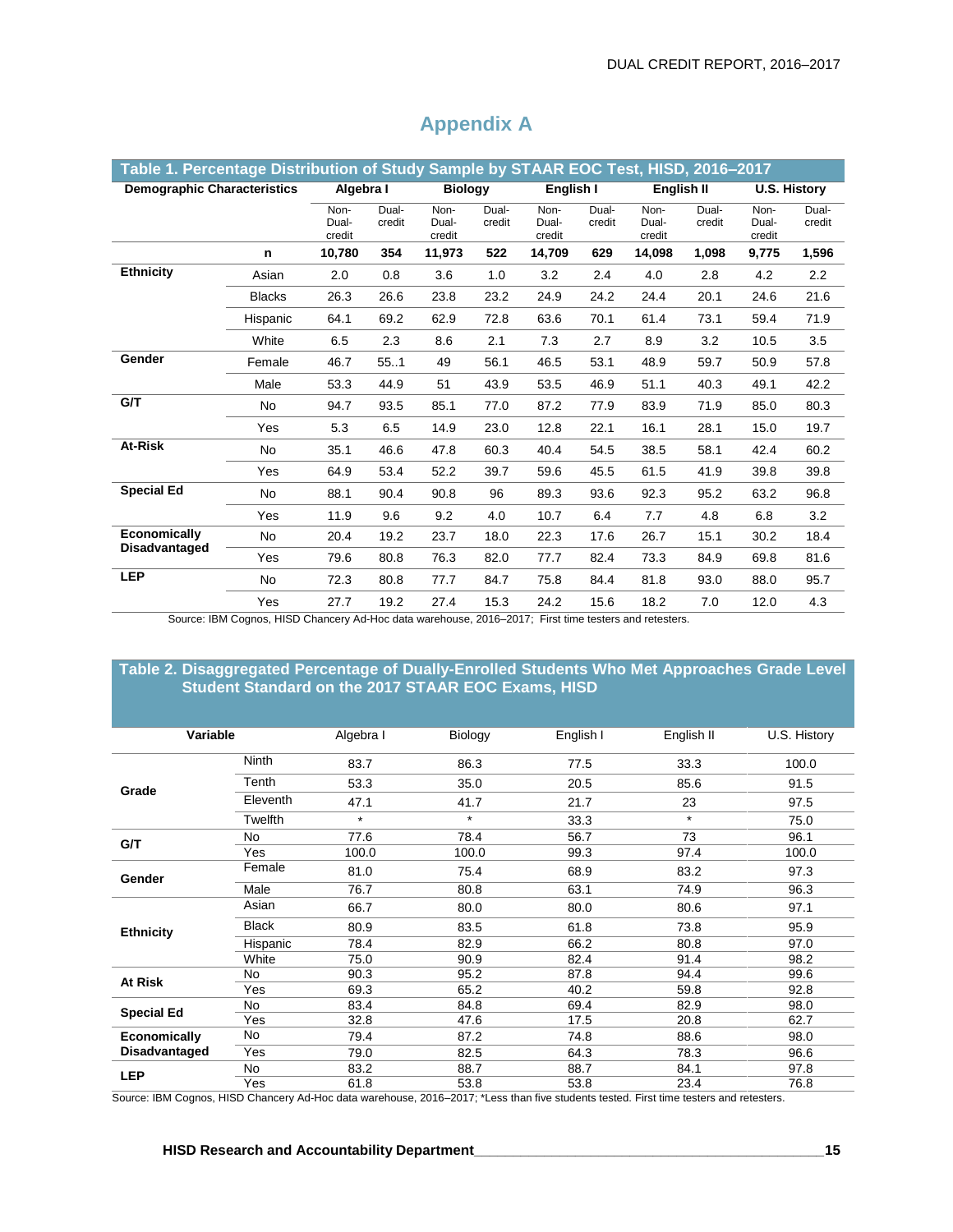| 2017                |                                   |                                |               |                              |
|---------------------|-----------------------------------|--------------------------------|---------------|------------------------------|
|                     | <b>STAAR EOC Subject</b>          | Unstandardized<br>Coefficients | Std.<br>Error | Standardized<br>Coefficients |
|                     |                                   | B                              |               | <b>Beta</b>                  |
| Algebra             | $R^2$                             | .292                           |               |                              |
|                     | (Constant)                        | 3950.2**                       | 51.4          |                              |
|                     | G/T Identification                | 385.5**                        | 74.5          | .242                         |
|                     | Gender                            | $-7.0$                         | 36.9          | $-0.09$                      |
|                     | At Risk Status                    | $-211.7**$                     | 39.8          | $-269$                       |
|                     | Special Ed designation            | $-295.3**$                     | 63.2          | $-222$                       |
|                     | Economically Disadvantaged        | 27.2                           | 46.5          | .027                         |
|                     | <b>LEP</b>                        | $-90.8$                        | 49.4          | $-0.091$                     |
| <b>Biology</b>      | $\overline{\mathsf{R}^2}$         | .485                           |               |                              |
|                     | (Constant)                        | 4229.6**                       | 51.0          |                              |
|                     | G/T Identification                | 477.4**                        | 45.7          | .372                         |
|                     | Gender                            | 21.0                           | 37.1          | .019                         |
|                     | At Risk Status                    | $-282.2**$                     | 42.5          | $-255$                       |
|                     | Special Ed designation            | $-425.2**$                     | 94.4          | $-155$                       |
|                     | <b>Economically Disadvantaged</b> | $-80.0$                        | 47.7          | $-057$                       |
|                     | <b>LEP</b>                        | $-297.0**$                     | 56.1          | $-.198$                      |
| English I           | $R^2$                             | .537                           |               |                              |
|                     | (Constant)                        | 4289.3**                       | 44.5          |                              |
|                     | <b>G/T</b> Identification         | 401.7**                        | 40.3          | .312                         |
|                     | Gender                            | $-48.0$                        | 31.3          | $-0.045$                     |
|                     | At Risk Status                    | $-362.8**$                     | 36.3          | $-0.338$                     |
|                     | Special Ed designation            | $-426.9**$                     | 65.5          | $-195$                       |
|                     | Economically Disadvantaged        | $-172.9**$                     | 40.9          | $-123$                       |
|                     | <b>LEP</b>                        | $-235.7**$                     | 46.5          | $-.160$                      |
| <b>English II</b>   | $\overline{\mathsf{R}^2}$         | .540                           |               |                              |
|                     | (Constant)                        | 4417.4**                       | 36.1          |                              |
|                     | G/T Identification                | 337.1**                        | 28.7          | .284                         |
|                     | Gender                            | $-39.5$                        | 25.5          | $-0.036$                     |
|                     | At Risk Status                    | $-323.6**$                     | 27.1          | $-299$                       |
|                     | Special Ed designation            | $-555.7**$                     | 59.0          | $-223$                       |
|                     | <b>Economically Disadvantaged</b> | $-151.6**$                     | 34.6          | $-.102$                      |
|                     | <b>LEP</b>                        | $-415.9**$                     | 50.7          | $-.199$                      |
| <b>U.S. History</b> | R <sup>2</sup>                    | .379                           |               |                              |
|                     | (Constant)                        | 4443.0**                       | 27.5          |                              |
|                     | G/T Identification                | 256.0**                        | 26.7          | .216                         |
|                     | Gender                            | 139.4**                        | 21.1          | .146                         |
|                     | At Risk Status                    | $-231.4**$                     | 22.6          | $-241$                       |
|                     | Special Ed designation            | $-448.1**$                     | 59.6          | $-.167$                      |
|                     | Economically Disadvantaged        | $-111.2**$                     | 26.7          | $-0.91$                      |
|                     | <b>LEP</b>                        | $-312.8**$                     | 52.4          | $-135$                       |

## **Table 3. STAAR EOC Performance Predictors for Dually-Enrolled HISD Students by Test, 2016–**

\*\*  $p < .001$ ; \* $p < .05$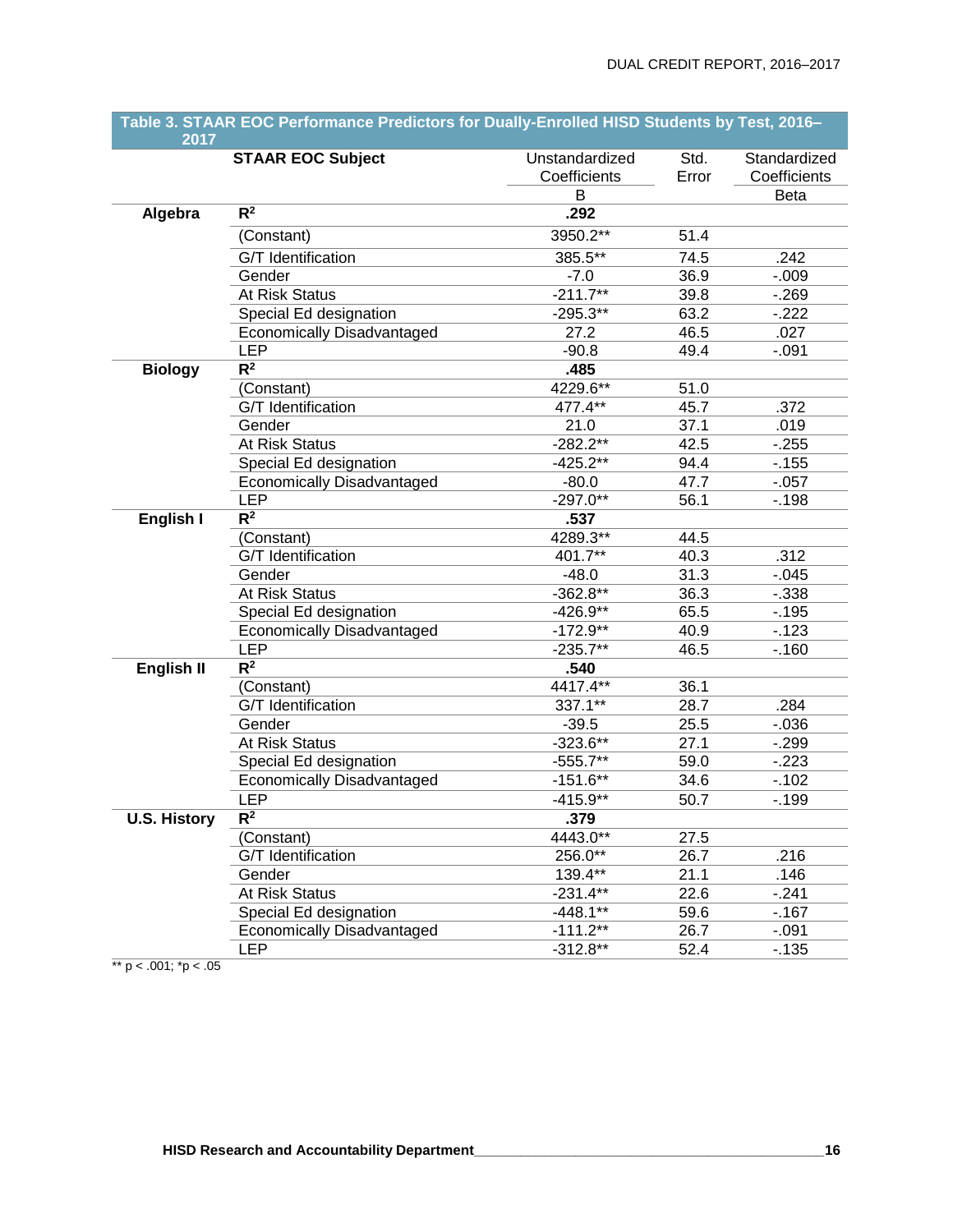| Table 4. Effects of Dual-credit Enrollment on the 2017 STAAR Algebra I EOC Student<br><b>Performance, HISD</b> |             |                    |       |       |                      |  |  |  |  |
|----------------------------------------------------------------------------------------------------------------|-------------|--------------------|-------|-------|----------------------|--|--|--|--|
| Algebra I                                                                                                      | Coefficient | Robust<br>Standard | z     | р     | 95% Confidence Level |  |  |  |  |
| (n = 11,134)                                                                                                   |             | Error              |       |       |                      |  |  |  |  |
| <b>ATET</b>                                                                                                    |             |                    |       |       |                      |  |  |  |  |
| <b>Dual-credit</b>                                                                                             |             |                    |       |       |                      |  |  |  |  |
| (1 vs 0)                                                                                                       | 48.9        | 18.6               | 2.6   | 0.008 | $12.5 - 85.3$        |  |  |  |  |
| <b>Potential Outcome mean</b>                                                                                  |             |                    |       |       |                      |  |  |  |  |
| 0                                                                                                              | 3786.3      | 13.6               | 279.4 | 0.000 | 3759.8 - 3812.9      |  |  |  |  |

p. < .001; p <.05; Standards: Approaches 2012-2015 Standard: 3500; Approaches (after 12/2015): 3550–3970; Meet: 4000–4294; Masters: 4333–6100

| Table 5. Effects of Dual-credit Enrollment on the 2017 STAAR Biology EOC Student<br><b>Performance, HISD</b> |             |                    |       |       |                      |  |  |  |  |
|--------------------------------------------------------------------------------------------------------------|-------------|--------------------|-------|-------|----------------------|--|--|--|--|
| <b>Biology</b>                                                                                               | Coefficient | Robust<br>Standard | z     | р     | 95% Confidence Level |  |  |  |  |
| (n = 12,495)                                                                                                 |             | Error              |       |       |                      |  |  |  |  |
| <b>ATET</b>                                                                                                  |             |                    |       |       |                      |  |  |  |  |
| <b>Dual-credit</b>                                                                                           |             |                    |       |       |                      |  |  |  |  |
| (1 vs 0)                                                                                                     | 14.4        | 18.7               | 0.77  | 0.442 | $-22.3 - 51 - 0$     |  |  |  |  |
| <b>Potential Outcome mean</b>                                                                                |             |                    |       |       |                      |  |  |  |  |
| 0                                                                                                            | 4094.0      | 17.3               | 236.3 | 0.000 | 4060.1 - 4128.0      |  |  |  |  |

p. < .001; p <.05 Standards: Approaches 2012-2015 Standard: 3500–3523; Approaches (after 12/2015): 3599–3967; Meet: 4000–4500; Masters: 4576– 6203

| Table 6. Effects of Dual-credit Enrollment on the 2017 STAAR English I EOC Student<br><b>Performance, HISD</b> |             |                             |       |       |                         |
|----------------------------------------------------------------------------------------------------------------|-------------|-----------------------------|-------|-------|-------------------------|
| English I<br>(n = 15,338)                                                                                      | Coefficient | Robust<br>Standard<br>Error | z     | р     | 95% Confidence<br>Level |
| <b>ATET</b>                                                                                                    |             |                             |       |       |                         |
| <b>Dual-credit</b>                                                                                             |             |                             |       |       |                         |
| (1 vs 0)                                                                                                       | 55.3        | 16.1                        | 3.44  | 0.001 | $23.7 - 86.7$           |
| <b>Potential Outcome</b>                                                                                       |             |                             |       |       |                         |
| mean                                                                                                           |             |                             |       |       |                         |
| 0<br>$\overline{0}$                                                                                            | 3929.1      | 16.7                        | 234.6 | 0.000 | 3896.3 - 3961.9         |

p. < .001; p <.05; Standards: Approaches 2012-2015 Standard: 3750; Approaches (after 12/2015): 3775–3969; Meet: 4000–4647; Masters: 4691–6314

| Table 7. Effects of Dual-credit Enrollment on the 2017 STAAR English II EOC Student<br><b>Performance, HISD</b> |             |                    |       |       |                         |  |  |  |  |
|-----------------------------------------------------------------------------------------------------------------|-------------|--------------------|-------|-------|-------------------------|--|--|--|--|
| English II                                                                                                      | Coefficient | Robust<br>Standard | z     | р     | 95% Confidence<br>Level |  |  |  |  |
| $(n = 15, 196)$                                                                                                 |             | Error              |       |       |                         |  |  |  |  |
| <b>ATET</b>                                                                                                     |             |                    |       |       |                         |  |  |  |  |
| <b>Dual-credit</b>                                                                                              |             |                    |       |       |                         |  |  |  |  |
| (1 vs 0)                                                                                                        | 113.4       | 13.3               | 8.5   | 0.000 | $87.2 - 139.5$          |  |  |  |  |
| <b>Potential Outcome mean</b>                                                                                   |             |                    |       |       |                         |  |  |  |  |
| 0                                                                                                               | 4062.0      | 13.1               | 309.7 | 0.000 | 4036.7 - 4088.1         |  |  |  |  |

p. < .001; p <.05 Standards: Approaches 2012-2015 Standard: 3750; Approaches (after 12/2015): 3775–3961; Meet: 4000–4769; Masters: 4831–6341